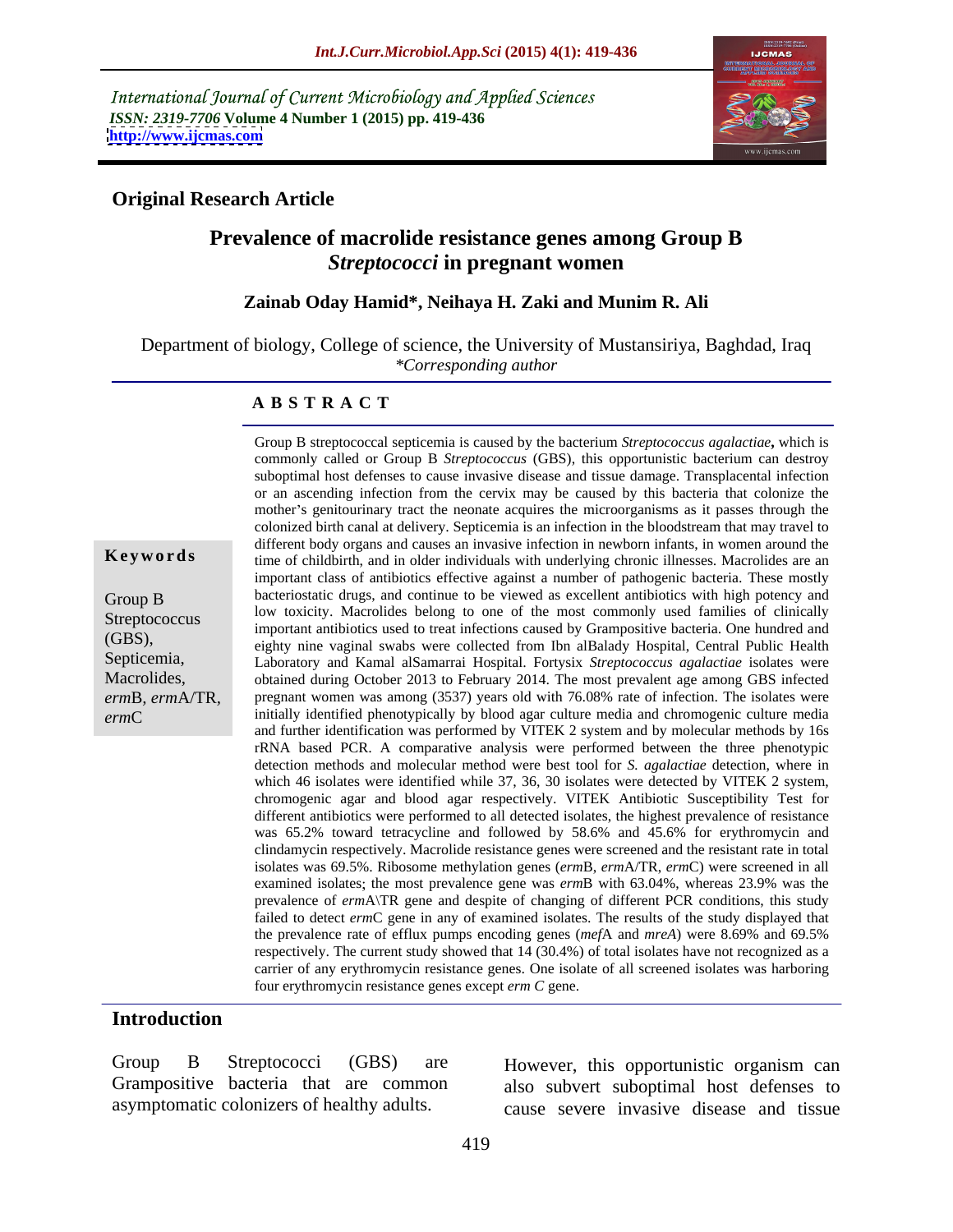damage (Rajagopal, 2009). GBS is an important cause of invasive infection in 1950s (Kannan, K. and Mankin, 2011). newborn infants, in women around the time Erythromycin is an organic compound of childbirth, and in older individuals with produced by the actinomycete *Streptomyces*  underlying chronic illnesses (Schuchat, erythraeus, currently known as 1998). Although GBS has the capacity to Saccharopolyspora erythraea (Rantala, produce lifethreatening infection in 2009). susceptible hosts (Yamamoto *et al*., 2005).

immune resistance phenotypes and secreted products. They derive their name from their toxins that render it capable of producing

GBS has been continuously susceptible to penicillin and other Blactams. However, resistance to antimicrobials used as Macrolide were shown to compete with the alternative therapy, especially macrolides, peptidyl tRNA for binding to the ribosome lincosamides and fluoroquinolones has been and therefore can cause spontaneous documented in different countries dissociation of the peptidyltRNA before the (Nakamura *et al*., 2011). Macrolides are an nascent peptide enters the exit channel important class of antibiotics effective (Tenson and Mankin, 2001). Some against a number of pathogenic bacteria. These mostly bacteriostatic drugs, it were introduced into medical practice almost 60 with peptide bond formation (Poulsen *et al.*, years ago and continue to be viewed as excellent antibiotics with high potency and low toxicity Kannan and Mankin, 2011). Macrolides belong to one of the most commonly used families of clinically Modification by Erythromycin ribosomal important antibiotics used to treat infections methylase, mediated by *ermB*, *Erma*, caused by Gram positive bacteria (Zhang *et ermTR*, or *ermC* genes which confers cross

Erythromycin A was the first macrolide *al*., 2007). *Erm* genes encode methylase 23S

introduced into clinical use in the early *erythraeus*, currently known as *Saccharopolyspora erythraea* (Rantala, 2009).

This bacterium possessing an array of belong to the polyketide group of natural serious disease in susceptible hosts, in macrocyclic lactone ring to which various particular the human neonate (Nizet *et al.*, deoxy sugars (Steel *et al.*, 2012). Many 2000). Antibiotic resistance in the group B atural and synthetic antibiotics inhibit *Streptococcus* (GBS) is not widely bacterial growth by interfering with protein appreciated and many clinical laboratories synthesis. Most of these drugs act upon the do not undertake full antibiotic susceptibility ribosome (Tenson and Mankin, 2001). tests of clinical isolates (Liddy and Erythromycin binds to domain V of the 23S Holliman, 2002). Recently, increasing rRNA within a tunnel of the antimicrobial resistance consider peptidyltransferase center (Rantala, 2009). implications for GBS disease treatment and Erythromycin blocks the polypeptide exit Intrapartum prophylaxis (Borchardt *et al.*, tunnel and thus prevents the extension of the growing peptide and provokes the premature Macrolides, which are primarily antibiotics, products. They derive their name from their characteristic structural features, a deoxy sugars (Steel *et al*., 2012).Many natural and synthetic antibiotics inhibit rRNA within a tunnel of the tunnel and thus prevents the extension of the growing peptide and provokes the premature release of the unmature peptide chain (Rantala, 2009).

> (Tenson and Mankin, 2001). Some macrolides with extended side chains reach close to the catalytic center and interfere with peptide bond formation (Poulsen *et al*., 2000).

*al*., 2010). resistance to macrolides, lincosamides, and Macrolide resistance mechanisms in GBS represented by two mechanisms: Target Site streptogramin B (MLSB phenotype) (Cai *et*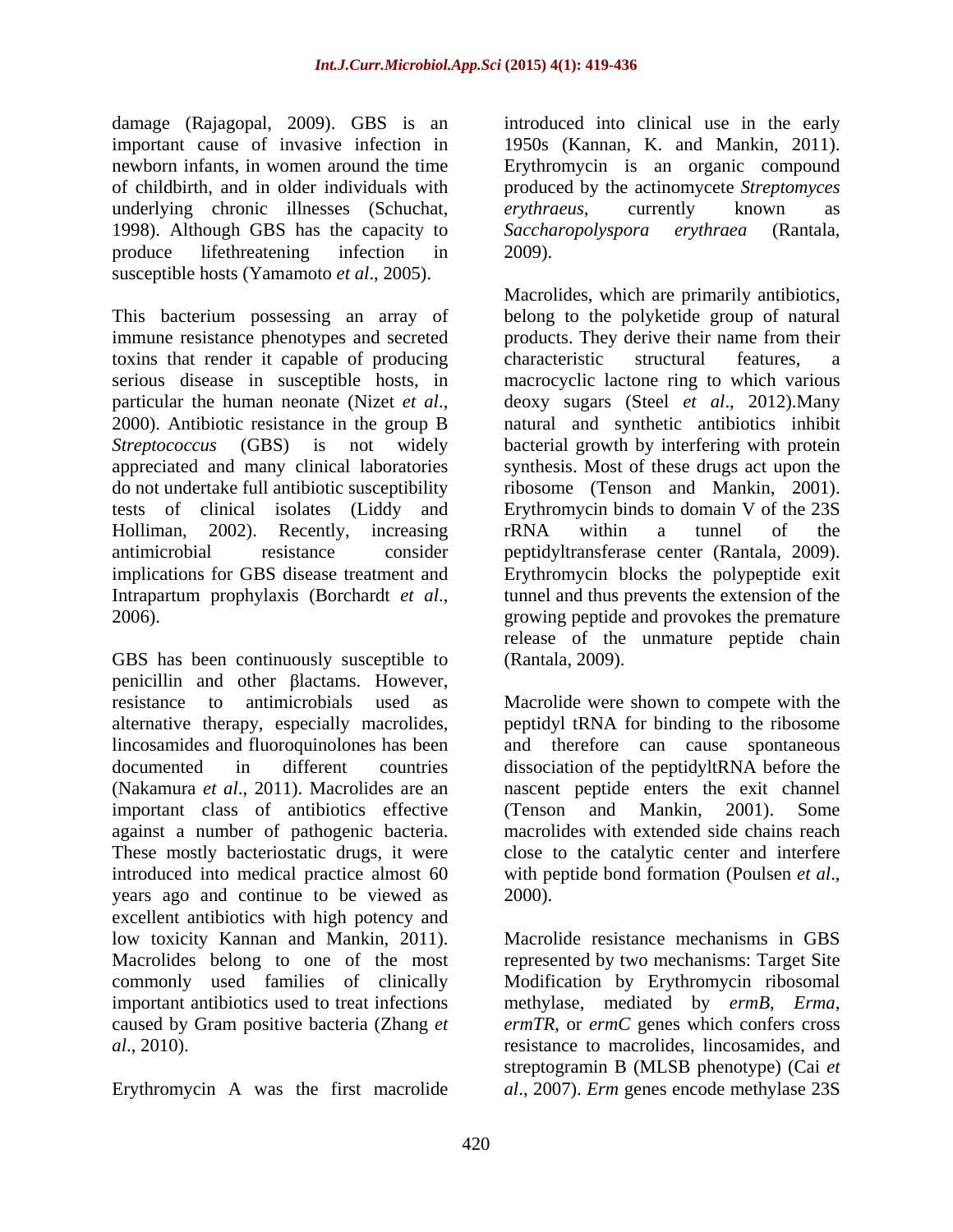of erythromycin and clindamycin receptor macrolide-lincosamide- streptogramin B (iMLSB) resistance (Gherardi *et al*., 2007).

The second resistance mechanism that found **Inhibitory Concentration (MIC)** in GBS are Macrolide efflux pump, mediated by *mef* genes, which confers Susceptibility to antibiotics and Minimum resistance to 14 and 15 membered inhibitory concentration was determinated macrolides only In addition, a novel efflux for all isolates using Vitek 2 system as system distinct from the Mef pump and encoded by *mreA* (for macrolide resistance differences listed in Kit brochures efflux) was recently reported in a unique depending on the manufacturing company. strain of *S.agalactiae* COH31  $\gamma$ / $\delta$  (Clancy *et al.*, 1997). However, susceptible GBS *al*., 1997). However, susceptible GBS **Amplification of 16srRNA gene and** strains have also been shown to possess the *mreA* gene, and it might function as a housekeeping gene (Allam and Bahgat, Preparation Template DNA 2006).

### **Samples collection and bacterial isolation**

One Hundred eighty nine swap were taken from the mucus of the vaginal tissues of pregnant women at 3640 weeks of gestation during 20 October 2013 to 22 February 2014 from IbnAlbalady hospital, Central health laboratory, KamalAlsamaraie hospital. and the tray were placed horizontally placed Then, swabs were transported to the laboratory to be cultured using Amies were done<br>transport media Each swab was cultured to 2 hours. transport media. Each swab was cultured firstly on Columbia blood agar by gently streaking on sterile prepared plates and incubated at 37°C for 2448 hours. Then, a significant growth was obtained. After that, pink to moave colonies were sub cultured in the same previous condition to get a pure

rRNA, which is responsible for methylation single colony while blue colonies, which sites in ribosomes (BrzychczyWłoch *et al*., Morphological examination, latex 2010). This resistance can be constitutive agglutination test, catalase test, camp test, macrolide lincosamide streptogramin B microscope examination and 16srRNA (cMLSB) resistance, as well as inductive genetic identification were done to confirm belonged to other bacteria, were neglected. Morphological examination, latex agglutination test, catalase test, camp test, GBS identification.

### **Determination of the Minimum Inhibitory Concentration (MIC)**

described in Vitek idenification with some differences listed in Kit brochures

# **Macrolide Resistance Genes**

## **Preparation Template DNA**

**Materials and Methods** used for DNA extraction and the instruction Wizard genomic DNA purification kit was was followed. All DNAextracted isolates were checked to ensure that the products of extraction procedure were sufficient to be amplified. From each sample  $10\mu l$  of extracted DNA were placed in the agarosegel well and colored by 2µl of preprepared loading dye after well mixing. TBE buffer (1X) was poured in to gel tank in the electrophoresis tank. Electrophoresis were done with 7V/cm power supply for 1.5 to 2 hours.

colonies were subcultured on CHROM strep B agar, a selective media for GBS isolation. were used to further investigation while Pink and blue colonies were obtained. The negative ones were repeated to obtain DNA Then five microliters of DNA ladder (100bp) was loaded in single lane. Finally all extraction product were visualized using UV transilluminator .the positive samples for certain genomic detection.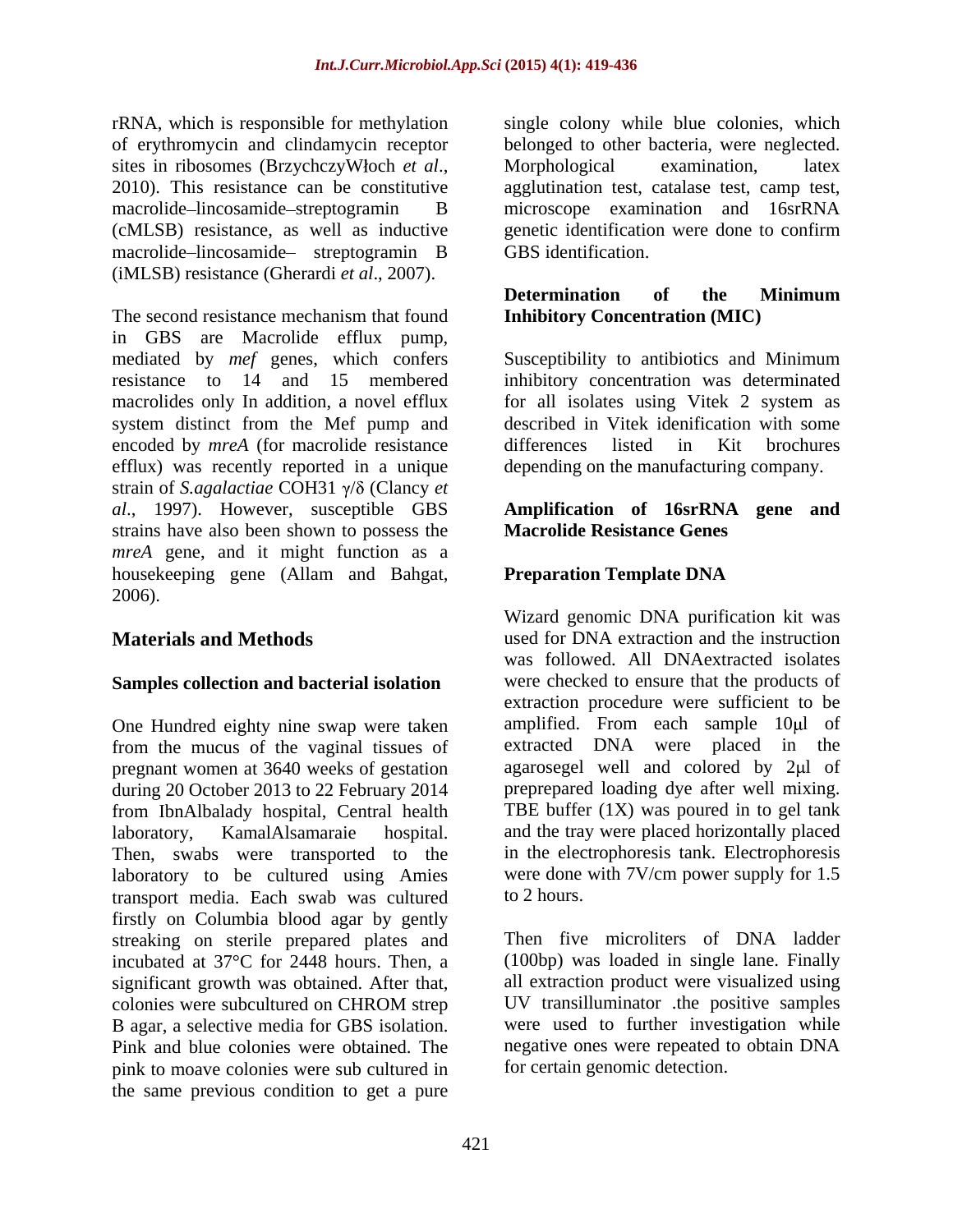All isolate were detected as *S. agalactiae* by three macrolide resistance genes ermC, ermB and ermA/ TR and two efflux pump

PCR condition were optimized by repeated changing temperatures ranged (55 to 60) and seven (15.2%) strains respectively as shown number of cycle (30 to 35) as listed in table. in table (3). usually process started with initial denaturation step (96°C for 5 minutes) Genotypic Identification followed by repeated cycles which consist 96°C, annealing step depend on primer then

One Hundred and eighty nine vaginal swab method is that results can be obtained within<br>was collected from pregnant women during and day as compared to traditional was collected from pregnant women during 1 gestation period (3840) week and from microbiological testing (Nilsson *et al.*, different periods of age ranging (1846) years 2003). In addition, previous work on other different periods of age ranging (1846) years old as listed in table 9. The collected samples were from (IbnAlbalady, kammalAlsamaraie hospitals and central health center). All swabs was transported by Amies transport media to the laboratory for<br> **Prevalence of Antibiotic Susceptibility**<br> **hacterial isolation and further identification**<br> **and Minimum Inhibition Concentration** bacterial isolation and further identification by culture methods, Vitek system and PCR amplification.

The prevalence of *S. agalactiae* among Iraqi system to determine its antibiotic pregnant women was 24.3%. Forty six group susceptibility and minimum inhibition pregnant women was 24.3%. Forty six group B *Streptococcus* was collected out of all swabs and identified and confirmed with many tests before be used. The study showed that the highest percentage of GBSinfected women was 35 strain secondline agents for GBS prophylaxis in

**PCR Amplification Procedure** (76.08%), which were occurred between 16srRNA gene. All GBS isolate screened for between (1824) years old pregnant women (3537) years old while, the lowest incidence of infection was one specimen (2.17%) as shown in table (9).

genes mreA and mefA. As well as, the pregnant women with (2535) and (3746) years old displayed a moderate rate of infection reached three (6.52%) and in table (3).

### **Genotypic Identification**

from denaturation step ranged from 94°C to Molecular GBS identification performed by extension step (mostly at 72°C) followed by hundred and eighty nine collected specimen final extension step (usually at 72°C) (Joshi were tested by PCR to ensure accuracy and and Deshpande, 2011). The amplified PCR to find the most suitable method for GBS product were resolved by horizontal agarose detection. In vaginal specimens,45 (23.8%) gel electrophoresis. GBS were detected by *16srRNA* gene based **Results and Discussion** Sensitivity of PCR in diagnosis of Group B Streptococci Isolation suitable extraction method (Kim *et al.*, 2001; *16srRNA* gene based PCR. The entire one PCR as agreed with (Mian, 2009). *S.agalactiae* can be improved by choice of a AlSoud *et al*., 2000). The advantage of this method is that results can be obtained within 1 day as compared to traditional microbiological testing (Nilsson *et al*., 2003). In addition, previous work on other bacteria has indicated that *16srRNA* gene is accurate rapid tool for identification (Nilsson *et al*., 2003 Sacchi *et al*., 2002)

### **Prevalence of Antibiotic Susceptibility and Minimum Inhibition Concentration (MIC) of GBS Isolates**

The entire isolate were examined by Vitek 2 system to determine its antibiotic susceptibility and minimum inhibition concentration for each tested antibiotic. Certain antibiotics were used in the study which is include erythromycin since the macrolide consider are the recommended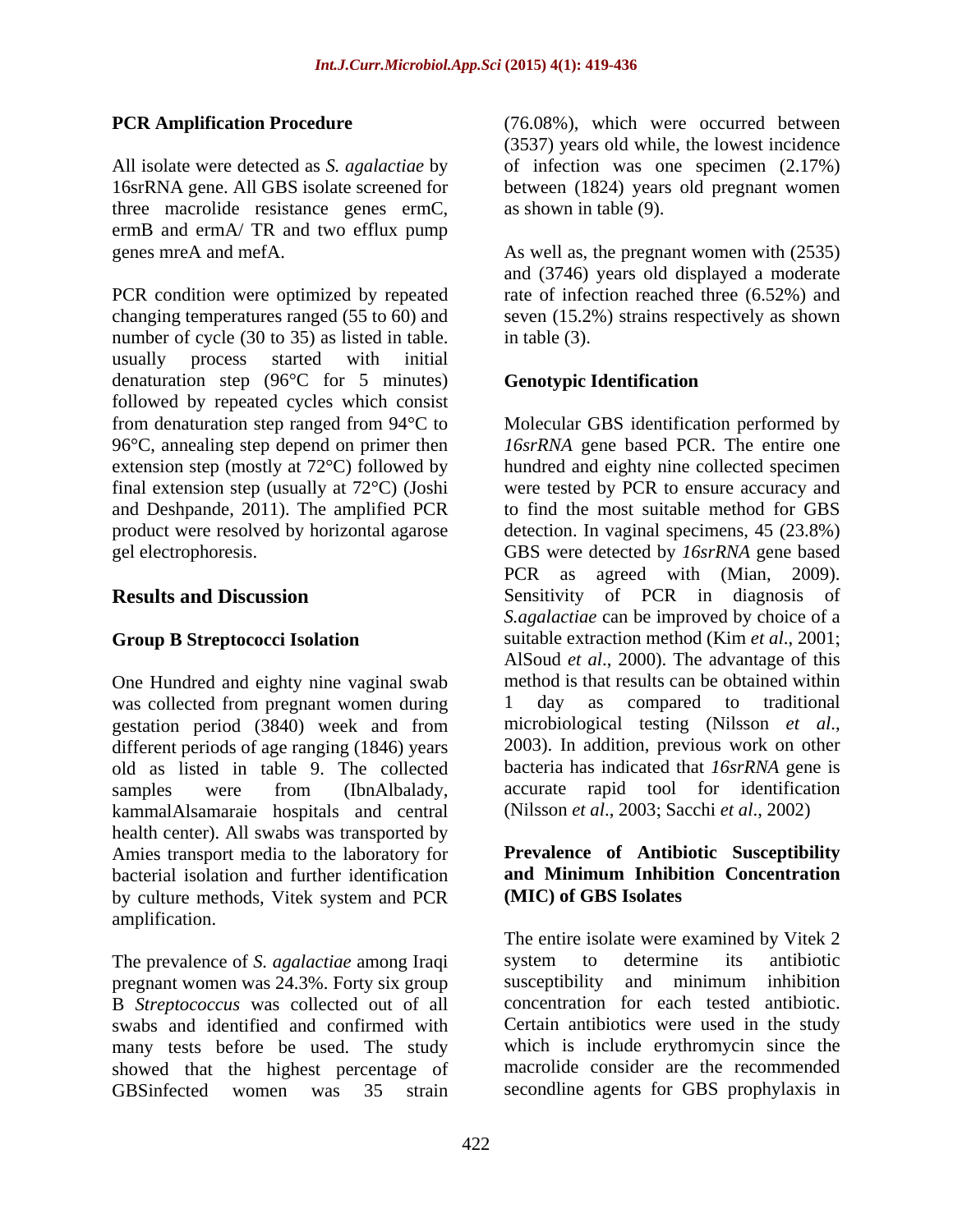Erythromycin susceptibility testing showed to 38.4%. that 27 (58.6%) of all GBS isolates were resistant to erythromycin. As compared to The result showed 15 (32.6%) of Four (26.7%) of the penicillinno susceptible Clindamycin. Other report revealed isolates were resistant to erythromycin. (Jain resistance to both erythromycin and *et al*., 2012) reported in his study (33%)

resistant to erythromycin (Hraoui *et al*., 2013) also, (Lin *et al*., <sup>2000</sup>*)* found (22%) macrolide resistance appeared to be related to the high usage of these antibiotics. In in Egypt (AlSweih *et al.*, 2005), in many population investigated (Lambiase *et al.*, European countries [Germany (12%), 2012). Penicillin G was used in the study Belgium (16.7%), Spain (818%) and France (1821.4%) (Ruess *et al*., 2000 Decoster *et* 

In our study, 21 (45.6%) of GBS isolate vancomycin. were not susceptible to clindamycin which to (21%) for clindamycin. As well as one up to (18%) resistance and (17%) levofloxacin was examined and displayed

the case of betalactam allergy as mentioned resistance isolates, respectively. Whereas in (Fluegge *et al*., 2004). (Back *et al*., 2012) showed approximately elevated rate of clindamycin resistance equal to 38.4%.

reports from other countries with erythromycin resistant isolate displayed erythromycin resistance rates up to 50.7% crossresistance to clindamycin. Resistance (Back *et al.*, 2012) while, (Hsueh *et al.*, to erythromycin and clindamycin emerged 2001) found the resistance ratio reached during the last decade in many countries. erythromycin resistance and (von Both *et*  considerably higher, ranging from 16.4% to *al*., 2003*)* found 10% resistance among all 70% in the study period, showing a tested isolates. statistically significant increment (Leclercq In Tunisian hospital, 40% of GBS were our study which indicating significant The result showed 15 (32.6%) of to erythromycin and clindamycin emerged during the last decade in many countries. Clindamycin. Other report revealed resistance to both erythromycin clindamycin, and the prevalence *et al.*, 2002); this finding is very far from country variations.

was the resistant proportion in his study. The The increased resistance to macrolides, study showed a close result from Taiwan particularly to erythromycin observed all (4346%) and the USA (54%) (Hsueh *et al.*, over the world, can be ascribable to the 2001; DiPersio *et al.*, 2006), the high rate of treatment of Chlamydia infections of the contrast to the previous, another Arabian resistance in our population. A hypothesis is recent studies reported low resistance, which that the variation may be due to differences is decreased to 0.7% in Kuwait and 13.15% in techniques as well as characteristics of the *al.*, 2005; Fitoussi *et al.*, 2001), in Japan *al.*, 2001). The data demonstrate that all (3.0%) and in Canada (18%) (Matsubara *et*  fortysix GBS isolates was susceptible to *al*., 2001; de Azavedo *et al.*, 2001). benzyl penicillin, ceftriaxone, linezolid, over the world, can be ascribable to the treatment of Chlamydia infections of the lower reproductive tract however we have no explanation for the higher rate of in techniques as well as characteristics of the population investigated (Lambiase *et al*., 2012). Penicillin <sup>G</sup> was used in the study since it is consider the antibiotic of choice for prophylaxis (Rausch *et al.*, 2009; Lin *et* trimethoprim/sulfamethoxazole and vancomycin.

did not come in line with (Panda *et al.*, Despite of that Worldwide, there have been 2009; Lambiase *et al.*, 2012) who showed only a few reports penicillin resistance. Our decreased rate of resistance reached to (3%) study concurred with (Heelan *et al*., 2012) (Decoster *et al.*, 2005) and (Zeng *et al.*, susceptible to penicillin and vancomycin.<br>2006) found similar result to the previous Susceptibility to Ampicillin and Despite of that Worldwide, there have been only a few reports penicillin resistance. Our and (Lin *et al*., 2000) and all GBS was susceptible to penicillin and vancomycin. Susceptibility to Ampicillin and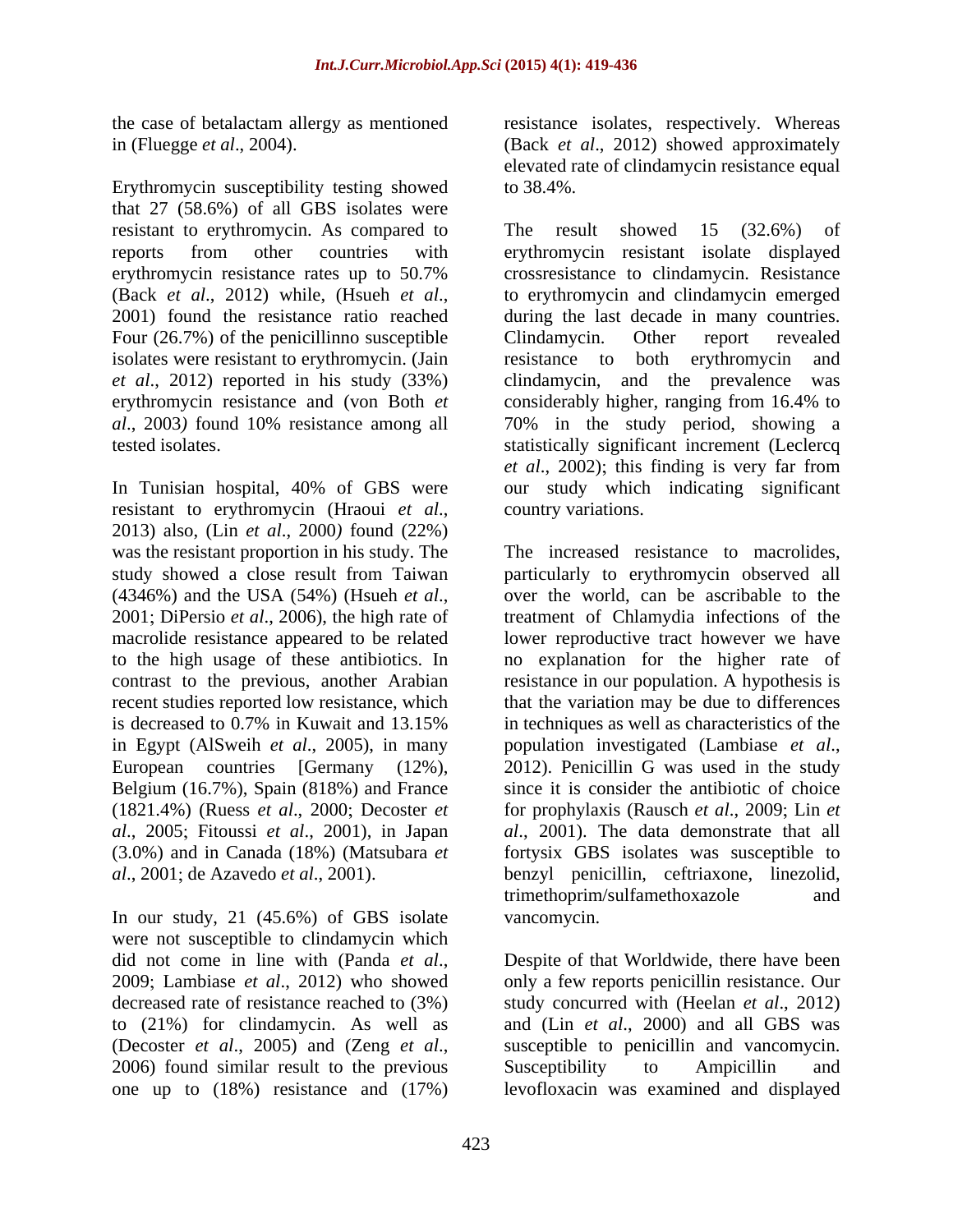High rate of resistance recorded in the result *agalactiae.* As it is clear, the positive results of the study reached 30 (65.2%). in lanes 1, 2, 3, 4, 5 that belong to the V2, Tetracycline resistance in GBS is due to V17, V31, V35, V43 isolates with amplified acquisition of two mechanisms: an effluxmediated mechanism encoded by *tetK*  or *tetL* genes; and ribosomal protection This result was relatively closed with the proteins, which protect the ribosome from result of (Marimón *et al*., 2005) who showed the action of tetracycline, mediated by *tetM*, *tetO*, *tetS*, *tetP*, *tetQ* and *tetU* resistant *ermA/TR* gene while (Zeng *et al*., 2006) determinant (Hraoui *et al*.,2012). report approximately low proportion of Tetracycline is a broad spectrum antibiotic, resistance encoded by *ermA/TR* reach to 9%. not widely used as treatment for Another study demonstrate 8.12% of all streptococcal infections; however, resistance screened GBS was owned this gene. In to these drugs has become widespread among GBS. A high rate of tetracycline resistance by previous gene was 2.9% resistance was noted as was described in (Acikgoz *et al*., 2004). Another low rate of other studies performed in different resistance through *ermA/TR* gene was countries; USA  $(96\%)$ , Germany  $(74.5\%)$ and France (88.1%) (Florindo *et al*., 2010 Portillo *et al.*, 2001; Aracil *et al.*, 2001).

Out of (30) tetracycline resistance isolates macrolide resistance isolates by *ermA/TR*  15 (50%) express cross resistance to were detected as 17.9% among all isolate erythromycin in current research. (Zeng *et al*., 2006). Whereas, study in Iran Tetracycline resistance genes are often showed 23% of examined isolates were found on mobile genetic elements that Carry resistance to erythromycin drug (Emaeini *et*  macrolide resistance genes, so cooccurrence *al*., 2014). Moreover, Canadian report of resistance to both classes of drugs can be observed as (Clancy *et al*., 1997) reported. As well (Hraoui *et al*., 2012) showed that *al*., 2001). As expected in other studies, the the Resistance to tetracyclines in *S. ermA/TR* and the *ermB* genes were the most *agalactiae* is assumed to be mainly due to prevalent among erythromycin resistant the presence of conjugative transposons and *tetM* can be transferred via Tn916 related transposons, which may account for its As the third ribosomal methylation gene

### **Incidence of Ribosome Methylation Genes**

Three different ribosome methylation genes all examined isolates as shown in figure (4).were used to screen all GBS isolates in the

three (6.5%), one (2.1%) rate of resistance study. They are *ermB*, *ermC* and *ermA*  respectively which agreed with (Barros *et*  (subclass *TR*). Figure (2) illustrate an *al*., 2012) which indicate low levels of ethidium bromide stained agarose gel resistance. showing DNA fragments produced by PCR amplification of the *ermB* gene from *S.*  size 454 bp.

> 31.8% of all screened isolates was harbored Another study demonstrate 8.12% of all Turkish hospital, the prevalence of illustrated by (Marimón *et al*., 2005) reached to  $(0.8\%)$ .

In china, approximate elevated level of demonstrate on its result 20% of all screened GBS was harbored this gene (de Azavedo *et*  GBS strains (Zeng et al., 2006).

spread. (*ermC*) screened, no detectable isolate was noticed. Previous result are concurred with the result of (Arana *et al*.,2014) which indicate the absence of *erm C* gene among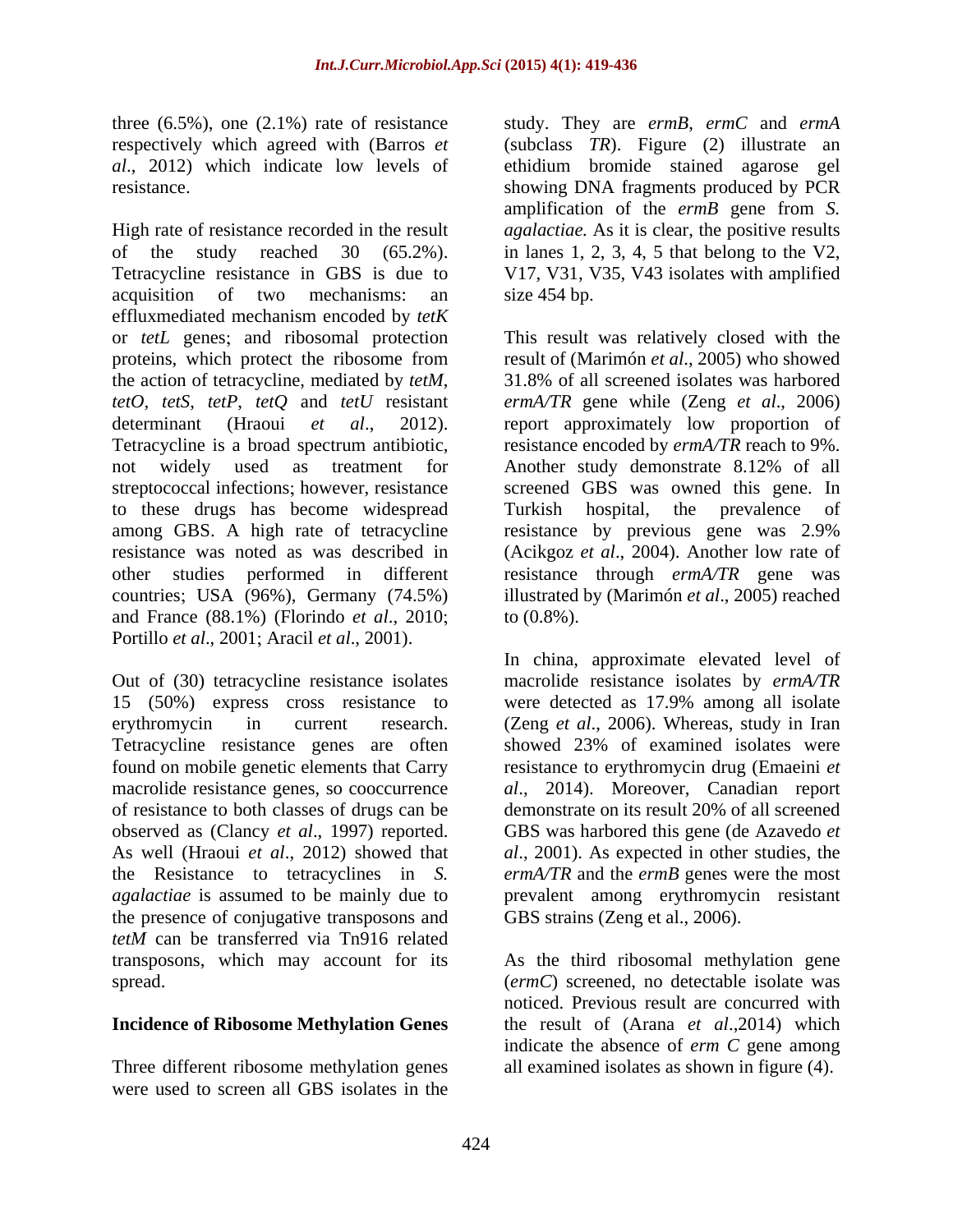# **Investigation of Efflux Pumps Genes**

All resistant isolates were screened to 2001), has been examined among the entire occupied 1, 2, 3, 4, 5, 6 lanes with 498 bp amplification size of V1, V5, V11, V14, V23 and V41 isolates.

The result showed that the rate of *mreA*  electrophoresis of PCR product for efflux existence reached to 100% among resistant pump mef gene. As it is obvious lanes size isolates, since its consider a housekeeping 328 bp while lane 5 showed 100 bp DNA gene and high conserved among resistant marker 1, 2, 3 and 4 showed a positive result strains as reported in study carried out by (Clarebout *et al*.,2001) and the previously concurred with the result of thestudy. al., 2002) that, recorded 25% of mefA

The putative tertiary structure of *mreA* gene low percentage was displayed as 9.3% of is probably not consistent with that of a total isolates (Marimón *et al*., 2005). protein, which spans a biological membrane, Furthermore, many studies in France, Spain<br>but it has short recurrent hydrophobic and Canada showed descending rank of *mef* regions of approximately 10 amino acids A incidence (Fitoussi *et al.*, 2001; Betriu *et* that may associate transiently with the cell membrane or perhaps with specific Whereas, a study carried out in Iran reported membrane proteins. Further studies are needed to determine whether additional required to effect macrolide efflux. If this were, so, functionally equivalent structures both *E. coli* and *S. agalactiae*. The distant conveying the macrolide to the inner face of (Acikgoz *et al.*, 2004) revealed 8.6% among themembrane (Clancy *et al*., 1997). resistance isolates were harbored of

**among GBS Isolates** efflux pump resistance only to 14 and 15 examine the prevalence of efflux pumps isolates. Mef gene is believed to encode a mechanisms, which encoded by *mreA* and hydrophobic membrane protein, which uses *mefA* genes. Figure (5) displayed a number the energy of the proton motive force to of erythromycin resistant isolate which gave  $\qquad$  pump macrolides from the interior of the a positive result for harboring *mreA* gene cell (Clancy *et al*., 1997). The result showed The second efflux gene *mefA,* which confers membered macrolides (de Azavedo *et al*., 2001), has been examined among the entire that the mentioned gene was detected in 12.5% of resistant isolates.

> Figure (6) displayed agarose gel pump *mef* gene. As it is obvious lanes size for V4, V12, V32 and V41 isolates.

mentioned gene display 100% of presence. A study have been done in Tunis reported Moreover, (Clancy *et al*., 1997) showed that that *mefA* gene prevalence was 75% among *mreA* gene found in all investigated resistant resistant isolates, which consider high rate isolates and 10 of susceptible ones which as compared with another study (Aracil *et al*., 2002) that, recorded 25% of *mefA*  existence among examined isolates. Another low percentage was displayed as 9.3% of Furthermore, many studies in France, Spain and Canada showed descending rank of *mef al.*, 2001; de Azavedo *et al.*, 2001). that *mefA* not detected by.

membrane associated functionalities are One isolate (V12) showed coexistence with would appear to be present in grampositive (10/11) of (*ermA*/*TR*harboring) isolates (V1, and gramnegative bacteria, since V3 V8, V14, V20, V24, V26, V40, V44 and experiments suggest that *mreA* functions in V46) were possessed a combination of genes but extensive homologies to secreted consider high rate as compared to (Marimón proteins of some prokaryotic and eukaryotic *et al*., 2005) which indicate in their study organisms suggest that *mreA* plays a role in 2.3% of gene combination. Although genes combination which they are (*ermB*, *ermA*/*TR*, *mefA* and *mreA*). In current study include (*ermB* and *mreA* only) which (Acikgoz *et al*., 2004) revealed 8.6% among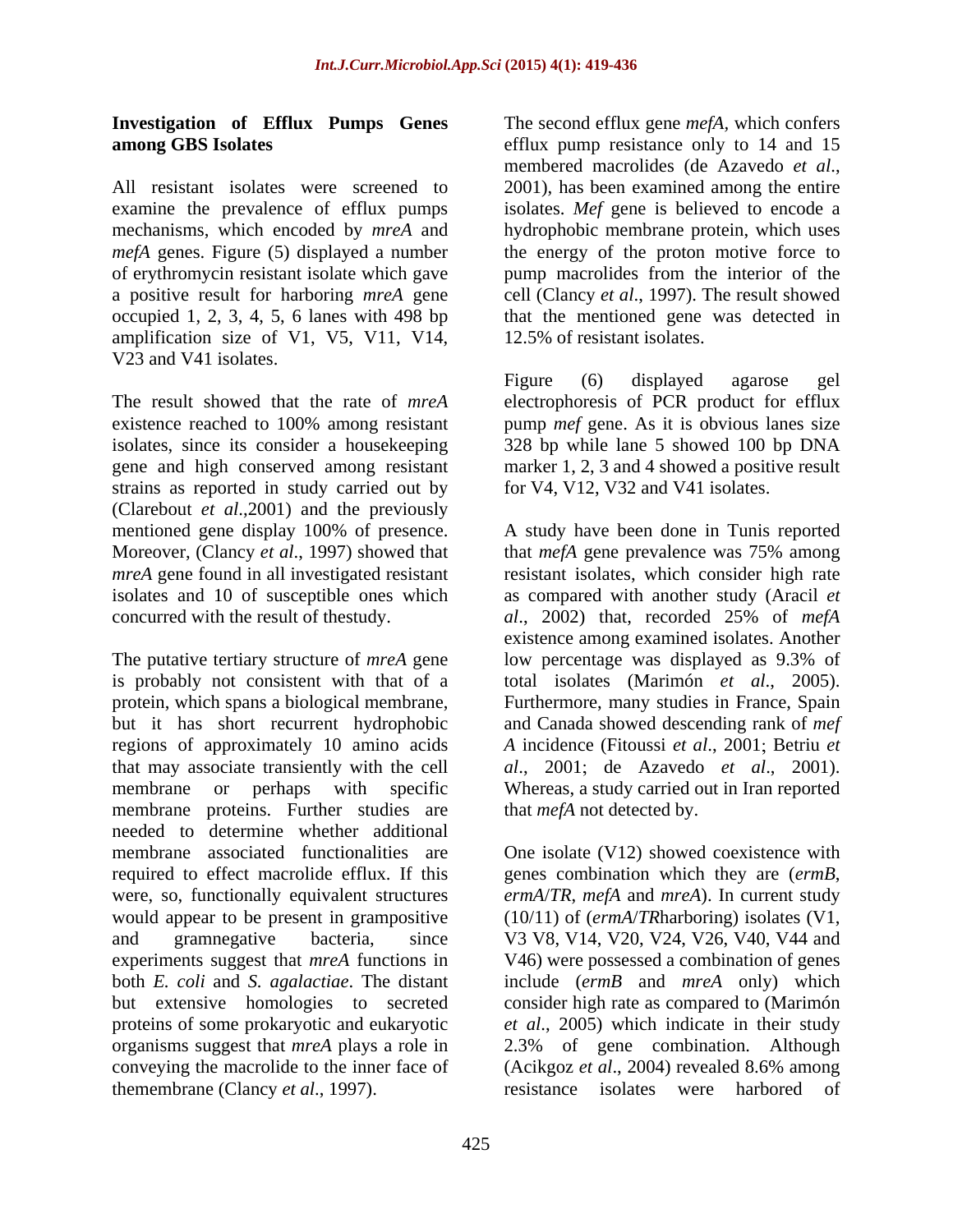previously mentioned genes. This *mreA* gene whereas, thirtyone *ermB* 

Only one phenotypically and genetically *mefAharboring* isolates were containing al., 2014).

coexistence of the *ermA/TR* and *ermB* genes containing isolates were possess *mreA* gene. found in many reports as (Emaeini *et al.*, Current study also showed that three<br>2014; Udo *et al.*, 2014; Florindo *et al.*, susceptible isolates to erythromycin by<br>2010). Vitek examination were detected as susceptible isolate (V9) was harbored *mreA*  efflux pumps gene, which could explained gene alone. On other hand, all as lack of gene expression (Krishnaveni *et*  Current study also showed that three susceptible isolates to erythromycin by Vitek examination were detected as erythromycin resistant in genetic screening by using ribosomal methylation genes and *al*., 2014).

**Table.1** PCR primers sequences for target genes used in experiments. Manufactured by Promega, USA.

| <b>Target</b><br>Gene | Primers $(5'$ to $3')$          | <b>Product</b>               | <b>Amplicon</b><br>(bp) | <b>Reference</b>       |
|-----------------------|---------------------------------|------------------------------|-------------------------|------------------------|
| $16S$ rRNA            | <b>F:</b> GCCTCATAGCGGGGATAAC   | 16S                          | 328                     | Mian et al.,<br>2009   |
|                       | R: ACGTTCTTCTCTAACAACA          | Ribosomal<br><b>RNA</b>      |                         |                        |
| ermB                  | F: GGTAAAGGGCATTTAACGC          | Erythromycin                 | 454                     | Poyart et<br>al., 2003 |
|                       | R: CGATATTCTCGATTGACCA          | resistant<br>methylase       |                         |                        |
| ermA/TR               | F: TCAGGAAAAGGACATTTTC          | Erythromycin                 | 423                     | Poyart et<br>al., 2003 |
|                       | R: ATACTTTTTGTAGTCCTTCT         | resistant<br>methylase       |                         |                        |
| ermC                  | F: TCAAAACATAATATAGATA          | Erythromycin                 | 649                     | Poyart et<br>al., 2003 |
|                       | R: GCTAATATTGTTTAAATCGTCAAT     | resistant<br>methylase       |                         |                        |
| mefA                  | <b>F: AGTATCATTAATCACTAGG C</b> | Macrolide                    | 328                     | Poyart et              |
|                       | R: TTCTTCTGGTACTAAAAGTGG        | efflux protein               |                         | al., 2003              |
| mreA                  | <b>F: AGACACCTCGTCTAACCTTC</b>  | Macrolide                    |                         | Poyart et              |
|                       | R: TCTGCAGGTAAGTAAGTGG          | resistance<br>efflux protein | 498                     | al., 2003              |

**Table.2** Solutions mixture used for genes amplification procedure. The final volume was  $25\mu$  for each PCR tube

| Target gene | <b>Template</b><br>DNA (µl) | F+R Primers (10<br>$pmol/ml)$ ( $\mu$ l) | <b>GOTaq®Green</b><br>Master Mix $(1x)$<br>$(\mu l)$ | <b>Nuclease</b><br>free water<br>$(\mu l)$ |
|-------------|-----------------------------|------------------------------------------|------------------------------------------------------|--------------------------------------------|
| $16S$ rRNA  | 5                           | 1.5                                      | 12.5                                                 | 4.5                                        |
| ermB        | 5                           | 15                                       | 12.5                                                 | 4.5                                        |
| ermC        |                             | ∍                                        | 12.5                                                 | 3.5                                        |
| ermA/TR     | 5                           | $\mathcal{D}$                            | 12.5                                                 | 3.5                                        |
| mefA        | 6                           | 1.5                                      | 12.5                                                 | 3.5                                        |
| mreA        |                             | 15                                       | 12.5                                                 | 4.5                                        |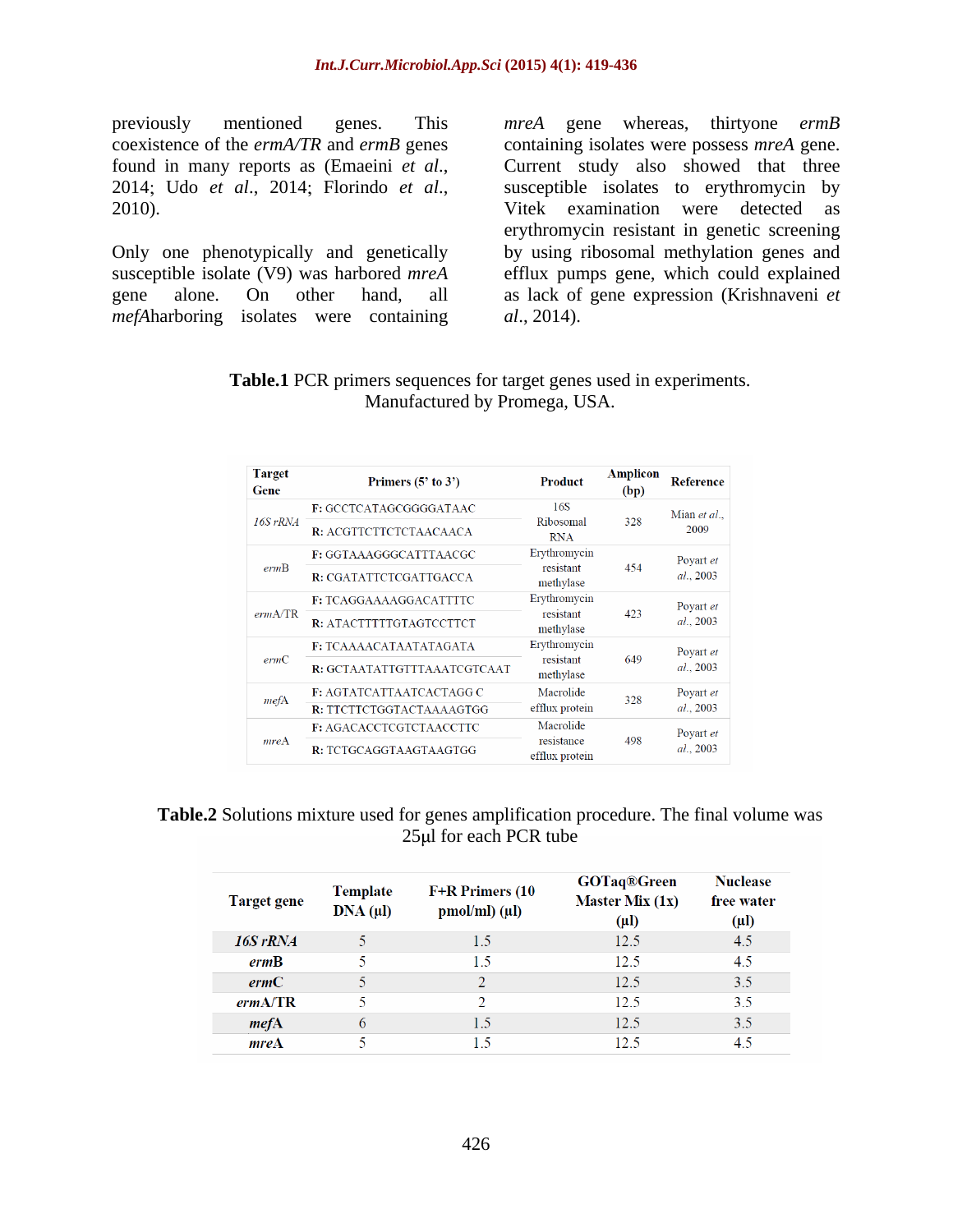| Genes    | <b>Initial</b><br>denaturation | Number of<br>cycle | <b>Denaturation</b>  | Primer<br>annealing |  |
|----------|--------------------------------|--------------------|----------------------|---------------------|--|
| 16S rRNA | $96^{\circ}$ C/5min            | $30^{\circ}$ C     | $96^{\circ}$ C/30sec | $55^{\circ}$ C      |  |
| ermB     | $95^{\circ}$ C/5min            | $30^{\circ}$ C     | $95^{\circ}$ C/1min  | 58°C                |  |
| ermC     | $95^{\circ}$ C/5min            | $35^{\circ}$ C     | $96^{\circ}$ C/1 min | $55^{\circ}$ C      |  |
| ermA/TR  | $95^{\circ}$ C/5min            | $35^{\circ}$ C     | $95^{\circ}$ C/30sec | $53^{\circ}$ C      |  |
| mefA     | $95^{\circ}$ C/5min            | $35^{\circ}$ C     | $95^{\circ}$ C/1 min | $61^{\circ}$ C      |  |
| mreA     | $95^{\circ}$ C/5min            | $30^{\circ}$ C     | $95^{\circ}$ C/30sec | $49^{\circ}$ C      |  |

**Table.3** Reaction conditions of PCR used for genes amplification. Elongation conditions for all genes were 72°C for 1min and final extension 72°C for 7min.

**Table.4** Age of infected women and percentage of infection among them.

| Age                         | $(18-24)$ | $(25-45)$ | $(35-37)$ | $(38-46)$ |
|-----------------------------|-----------|-----------|-----------|-----------|
| Number of<br>infected women | 1/46      | 3/46      | 35/46     | 7/46      |
| Percentage                  | $2.17\%$  | $6.52\%$  | 76.08%    | $15.20\%$ |

Figure.1 An ethidium bromide stained agarose gel electrophoresis with 1% agarose and electric field strength 7V/cm for 90min for 16S rRNA gene. Showing 328bp of DNA amplification fragments produced by PCR for 16S ribosomal RNA gene from S. agalactiae. Lanes 1, 2, 3, 5, 7, 8, 9, 10, 11, 12 and 13: 16S rRNA gene amplification fragments; Lane 6: 100 bp ladder

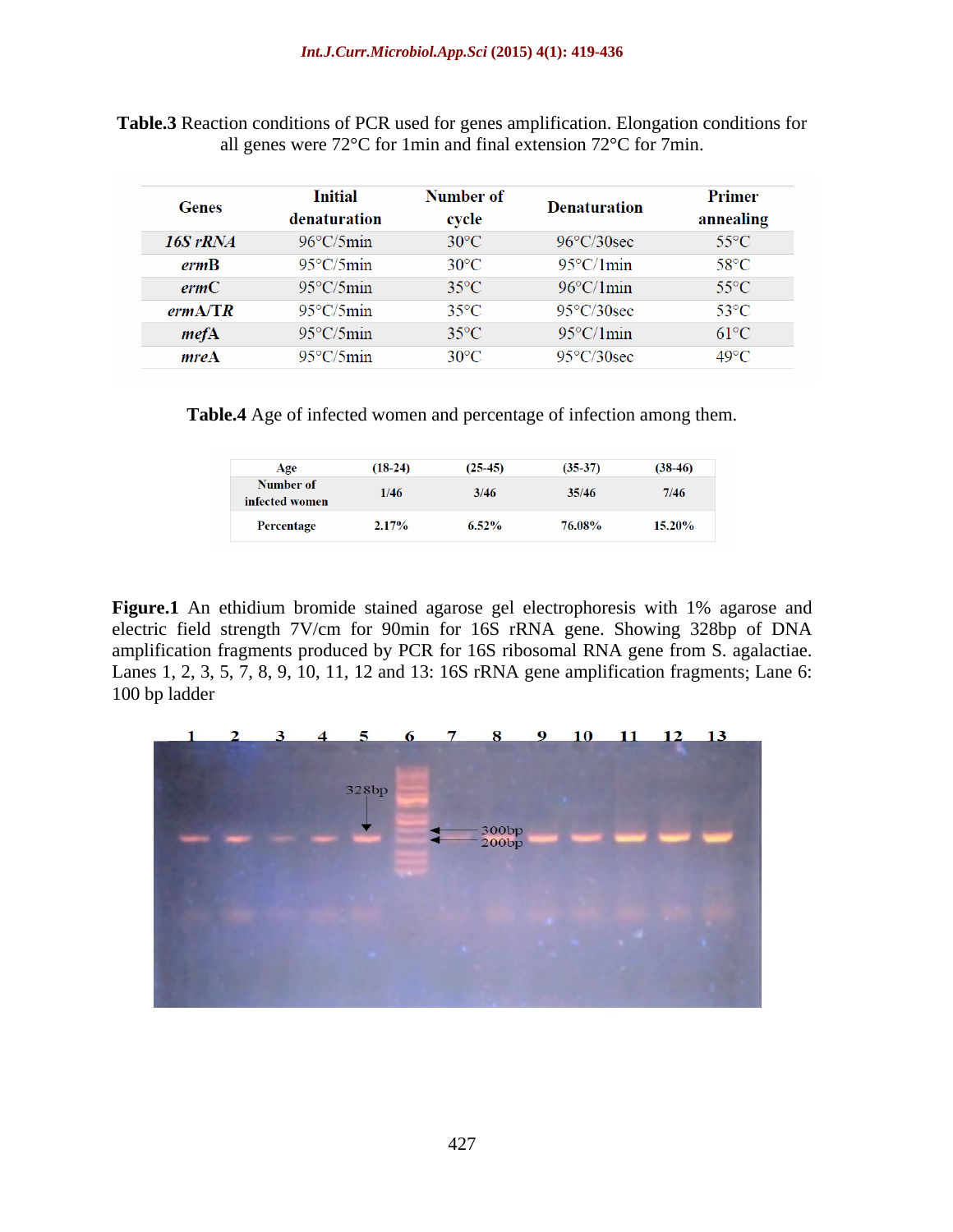## **Table.5** Frequency of erythromycin resistance genes among bacterial isolates

|                                                  | ermB                                | ermC                 | ermA/TR                       | mefA           | mreA                                |
|--------------------------------------------------|-------------------------------------|----------------------|-------------------------------|----------------|-------------------------------------|
| No. of resistant<br>isolates                     | 29/46                               | 0/46                 | 11/46                         | 4/46           | 32/46                               |
| <b>Prevalence in</b><br>total<br><b>Isolates</b> | 63.04%                              | $0.00\%$             | 23.91%                        | 8.69%          | 69.56%                              |
| <b>Prevalence in</b><br>resistant<br>Isolate     | 90.62%                              | $0.00\%$             | 34.37%                        | 12.50%         | 100.00%                             |
| <b>Strain</b>                                    | ermB                                | ermC                 | ermA/TR                       | mefA           | mreA                                |
| V1                                               | $\ddot{}$                           | $\blacksquare$       | $^{+}$                        | ä,             | $^{+}$                              |
| V <sub>2</sub>                                   | $+$                                 | ÷,                   | ä,                            | $\blacksquare$ | $+$                                 |
| V3                                               | $+$                                 | ٠                    | $^{+}$                        | ÷,             | $^{+}$                              |
| V <sub>4</sub>                                   | Ξ                                   | ÷,                   | ä,                            | $+$            | $+$                                 |
| V <sub>5</sub>                                   |                                     | ÷,                   | Ξ                             | ä,             | $\ddag$                             |
| V <sub>6</sub>                                   | ä,                                  | Ξ                    | ä,                            | $\blacksquare$ | $\blacksquare$                      |
| V7                                               | Ξ                                   | ٠                    | ä,                            | ٠              | ÷,                                  |
| V8                                               | $^{+}$                              | $\blacksquare$       | $+$                           | $\sim$         | $^{+}$                              |
| V <sub>9</sub>                                   | Ξ                                   | $\bar{\phantom{a}}$  | ÷,                            | ä,             | $\! + \!\!\!\!$                     |
| V10                                              | $+$                                 | ä,                   | ä,                            | ä,             | $+$                                 |
| V11                                              | $+$                                 | ÷                    | Ξ                             | $\blacksquare$ | $+$                                 |
| V12                                              | $+$                                 | ÷,                   | $+$                           | $\ddot{}$      | $+$                                 |
| V13                                              | $\blacksquare$                      | ÷                    | $\blacksquare$                | ÷,             | ä,                                  |
| V14                                              | $+$                                 | ۰                    | $+$                           | ۰              | $+$                                 |
| V15                                              | ä,                                  | ä,                   | ä,                            | ä,             | ä,                                  |
| V16                                              | $+$                                 | ÷,                   | $\blacksquare$                | ÷,             | $+$                                 |
| V17                                              | $\qquad \qquad +$<br>$\blacksquare$ | ÷                    | ٠                             | -              | $\qquad \qquad +$<br>$\blacksquare$ |
| V18<br>V19                                       | $+$                                 | ٠<br>÷,              | ÷<br>$\blacksquare$           | ۰<br>÷,        | $+$                                 |
| V20                                              |                                     | Ξ                    | $+$                           | -              | $+$                                 |
| V21                                              | $\boldsymbol{+}$                    | -                    | Ξ                             | ÷,             | $\qquad \qquad +$                   |
| V22                                              | $+$                                 | Ξ                    | $\blacksquare$                | Ξ              | $+$                                 |
| V23                                              | ä,                                  | ÷,                   | $\overline{\phantom{a}}$      | ٠              | Ξ                                   |
| V24                                              | $+$                                 | $\blacksquare$       | $+$                           | ÷              | $+$                                 |
| V25                                              | $\blacksquare$                      | ÷,                   | ÷,                            | ÷,             | Ξ                                   |
| V <sub>26</sub>                                  | $\ddot{}$                           | ٠                    | $\pm$                         | ۰              | $+$                                 |
| V27                                              | Ξ                                   | ٠                    | Ξ                             | ٠              | ä,                                  |
| V28                                              | $\ddot{}$                           | ÷,                   | $\blacksquare$                | ÷,             | $+$                                 |
| V29                                              | $\blacksquare$                      | ÷,                   | $\overline{\phantom{a}}$      | ÷              | $\blacksquare$                      |
| V30<br>V31                                       | ۰<br>$+$                            | ٠                    | $\overline{\phantom{a}}$      | ÷<br>÷,        | Ξ<br>$^{+}$                         |
| V32                                              | $\blacksquare$                      | ÷,<br>$\blacksquare$ | $\overline{\phantom{a}}$<br>Ξ | $+$            | $+$                                 |
| V33                                              | $\qquad \qquad +$                   | ÷,                   | $\overline{\phantom{a}}$      | ÷              | $\boldsymbol{+}$                    |
| V34                                              | $+$                                 |                      |                               |                | $+$                                 |
| V35                                              | $^{+}$                              | ÷,                   | ÷                             | ÷,             | $^{+}$                              |
| V36                                              | $\blacksquare$                      | ÷                    | $\overline{\phantom{0}}$      | ÷              | ÷,                                  |
| V37                                              | $\ddot{}$                           | ۰                    | -                             | -              | $^{+}$                              |
| V38                                              | Ξ                                   | ÷                    | ÷                             | ÷              | Ξ                                   |
| V39                                              | $^{+}$                              | ۳                    | ÷,                            | ٠              | $^{+}$                              |
| V40                                              | $+$                                 | ۰                    | $^{+}$                        | ۰              | $^{+}$                              |
| V41                                              | $\ddot{}$                           | ۰                    | $\overline{a}$                | $^{+}$         | $^{+}$                              |
| V42                                              | Ξ                                   | ÷                    | ÷,                            | ÷              | Ξ                                   |
| V <sub>43</sub>                                  | $^{+}$                              | ۰                    | ÷                             | ۰              | $\hspace{0.1mm} + \hspace{0.1mm}$   |
| V44<br>V45                                       | $\ddot{}$<br>۰                      | ÷,<br>۰              | $\ddot{}$                     | ÷,<br>۰        | $+$                                 |
| V46                                              | $+$                                 | ÷                    | ۰<br>$+$                      | ÷              | ۰<br>$+$                            |
|                                                  |                                     |                      |                               |                |                                     |

Where: (erm) Erythromycin resistant methylase gene,  $(+)$  Positive result,  $(-)$  Negative result.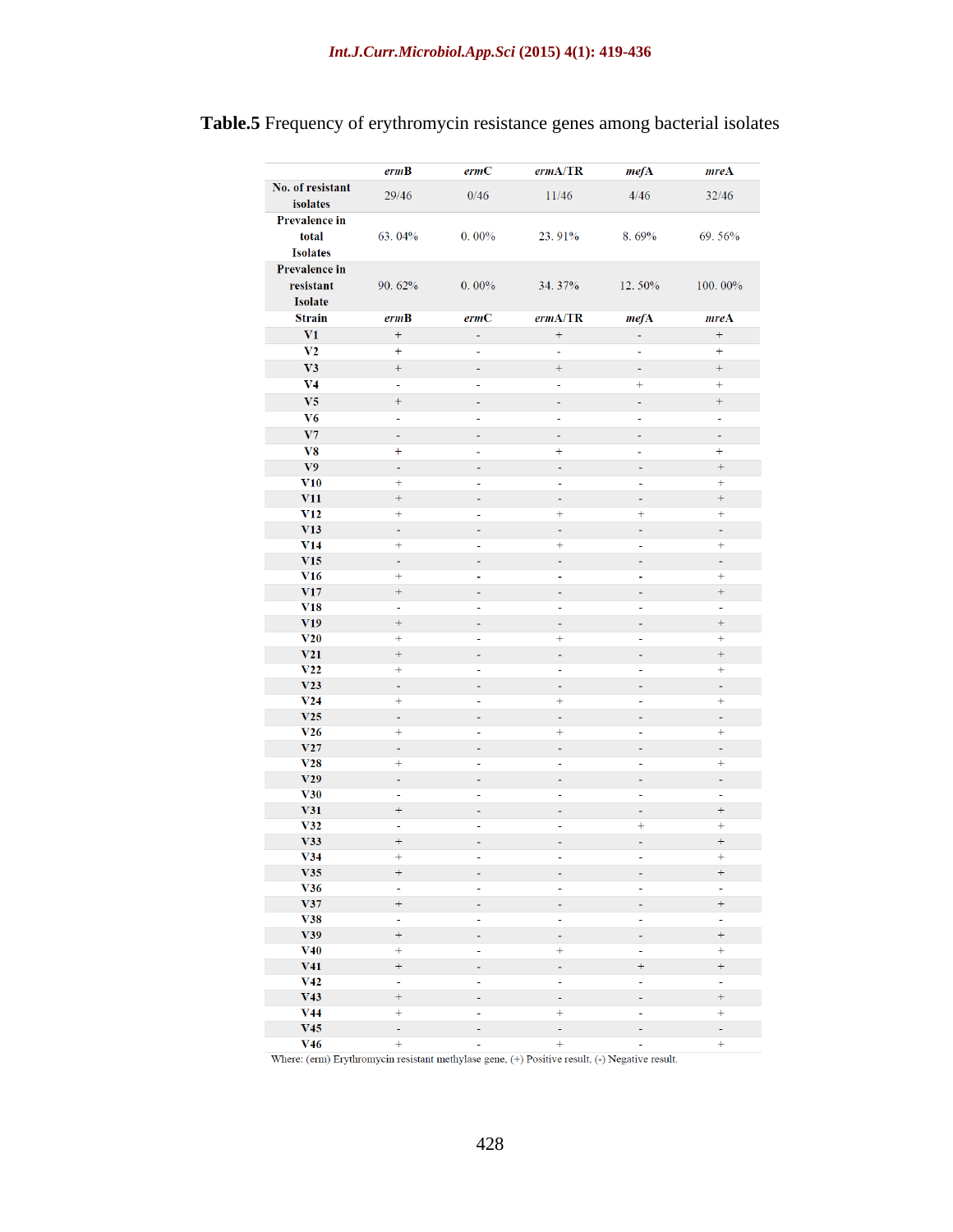**Figure.2** The prevalence of antibiotics susceptibility among GBS isolates. Where: R (Resistance), (S) Sensitive, (EM) Erythromycin, (CN) Clindamycin, (LZ) Linezolid, (AMP) Ampicillin, (CTX) Cefotaxime, (CRO) Ceftriaxone, (SXT) Trimethoprim/Sulfamethoxazole, (TET) Tetracycline, (VAN) Vancomycin, (BPC) Benzyl penicillin, (LEV) levofloxacin



Figure 3. An ethidium bromide stained agarose gel electrophoresis with 1% agarose and electric field strength 7V/cm for 90min for ermB gene. Showing 454bp of DNA amplification fragments produced by PCR for erythromycin resistant methylase gene (ermB) from S. agalactiae. Lane 2, 3, 4, 5 and 6: ermB gene amplification fragments; Lane 1: 100 bp ladder

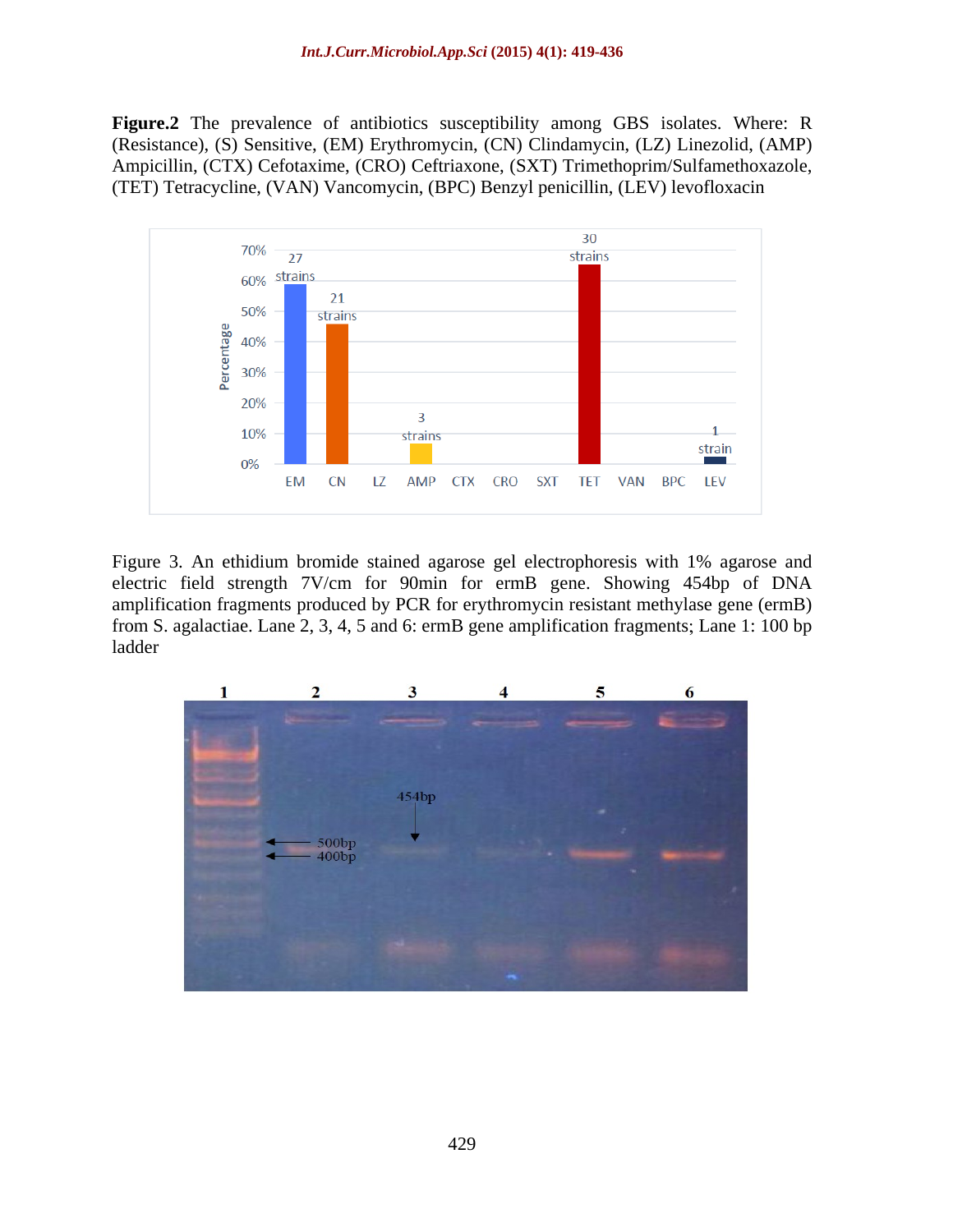Figure 4. An ethidium bromide stained agarose gel electrophoresis with 1% agarose and electric field strength 7V/cm for 90min for ermA/TR gene. Showing 423bp of DNA amplification fragments produced by PCR for erythromycin resistant methylase gene (ermA/TR) from S. agalactiae. Lanes 2, 3, 4, 5, 6, 7 and 8: ermA/TR gene amplification fragments; Lane 1: 100 bp ladder.



Figure 5. An ethidium bromide stained agarose gel electrophoresis with 1% agarose and electric field strength 7V/cm for 90min for ermC gene. Showing negative results for erythromycin resistant methylase gene (ermC) from S. agalactiae. 1, 2, 3, 4, 5, 7, 8, 9, 10, 11, 12 and 13: ermC gene negative results; Lane 6: 100 bp ladder

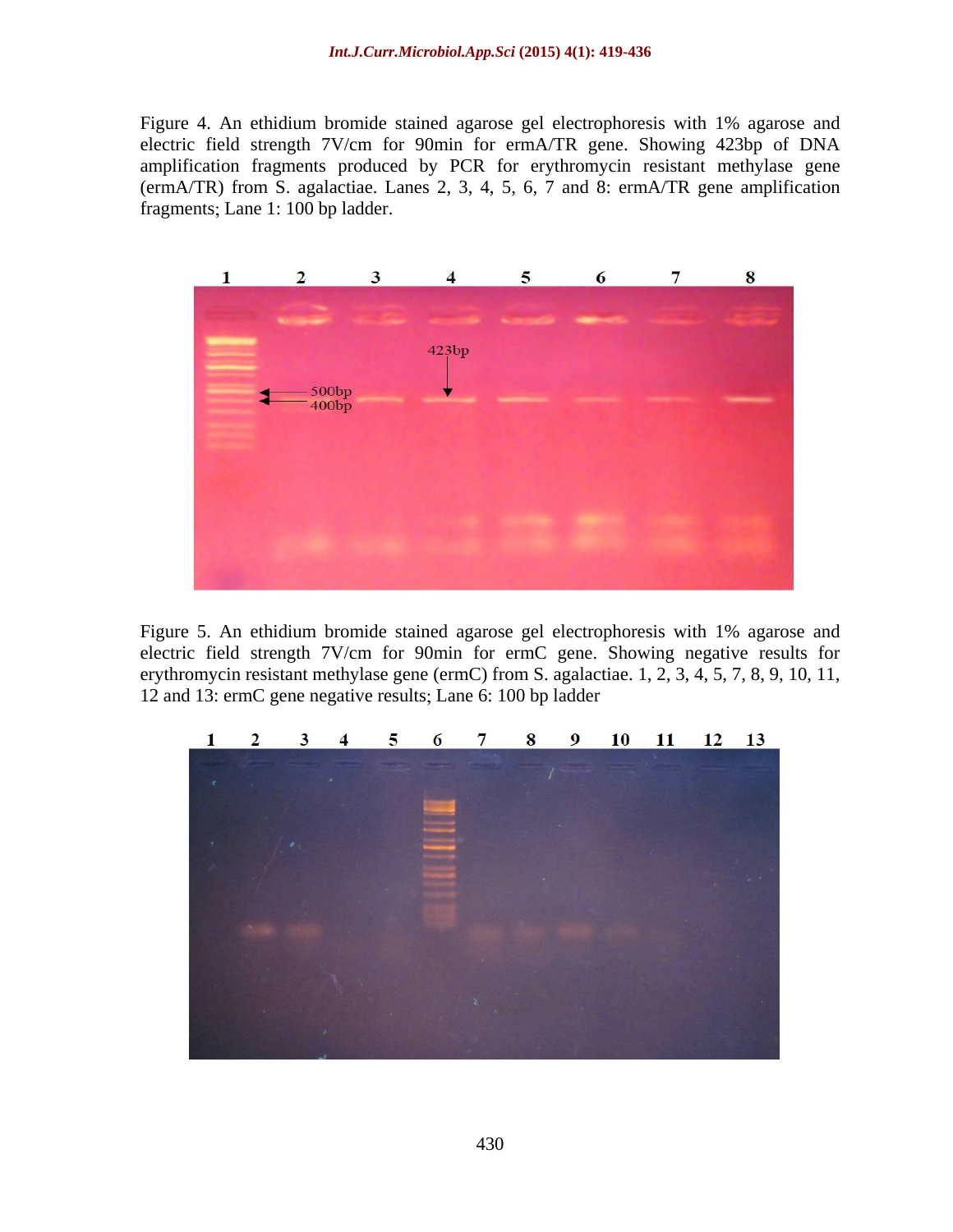Figure 6. An ethidium bromide stained agarose gel electrophoresis with 1% agarose and electric field strength 7V/cm for 90min for mreA gene. Showing 498bp of DNA amplification fragments produced by PCR for macrolide resistant efflux pump gene (mreA) from S. agalactiae. Lanes  $1, 2, 3, 5, 6$  and  $7:$  mreA gene amplification fragments; Lane 8: negative result; Lane 4: 100 bp ladder.



**Figure 7. An ethidium bromide stained agarose gel electrophoresis with 1% agarose and electric field strength 7V/cm for 90min for** *mef***A gene.** Showing 328bp of DNA amplification fragments produced by PCR for macrolide resistant efflux pump gene (*mef*A) from *S. agalactiae*. Lanes 2, 3, 4 and 5: *mef*A gene amplification fragments; Lane 1: 100 bp ladder. **In the contract of the contract of the contract of the contract of the contract of the contract of the contract of the contract of the contract of the contract of the contract of the contract of the contract of th** 



Acikgoz, Z. C.; Almayanlar, E.; Isolates Resistant to Erythromycin in Gamberzade, S. and Gocer, S. Egypt. Egypt. Egypt. 2004) Macrolide resistance 15(1): 7177.  $(2004)$ . Macrolide resistance  $15(1)$ : 7177. a Turkish hospital. *Antimicrob. Agents Chemother.* 48(4): 14101412. **References** Phenotype and Genotype of Some<br>
Clinical Group B Streptococcus<br>
Acikgoz, Z. C.; Almayanlar, E.; Isolates Resistant to Erythromycin in<br>
Gamberzade, S. and Gocer, S. Egypt. *Egypt. J. Med. Microbiol.*<br>
(2004). M

**References** Phenotype and Genotype of Some Clinical Group B Streptococcus Egypt. *Egypt. J. Med. Microbiol.* 

determinants of invasive and AlSoud, W. A.; Jönsson, L. J. and noninvasive group B streptococci in Rădström, P. (2000). Identification<br>a Turkish hospital *Antimicrob* and characterization of Rådström, P. (2000). Identification and characterization of immunoglobulin G in blood as a major inhibitor of diagnostic PCR. *J.*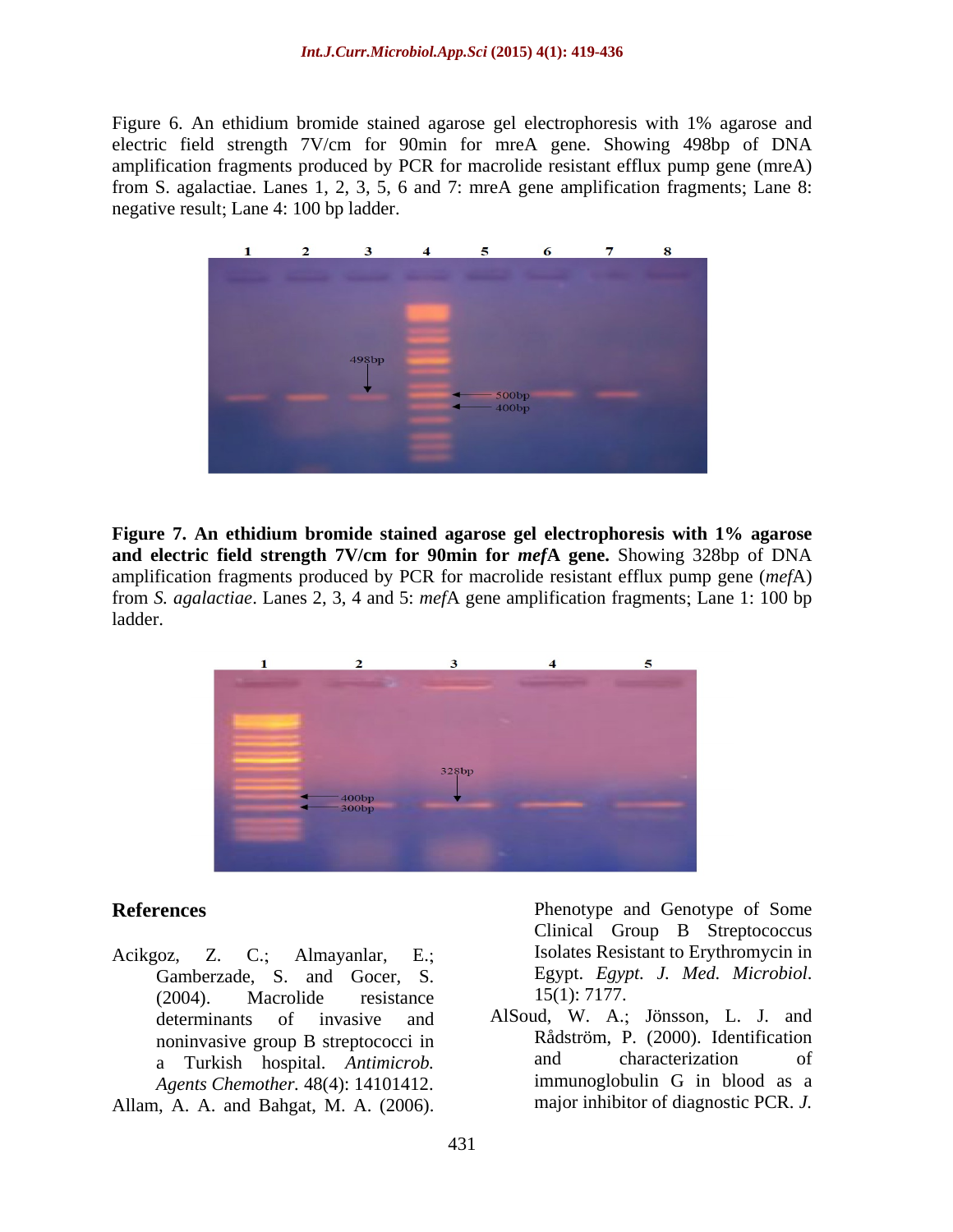- AlSweih, N.; Jamal, M.; Kurdia, M.; *Antimicrob. Agents Chemother.* Abduljabar, R. and Rotimi, V.
- Aracil, B.; Miñambres, M.; Oteo, J.; De La

genes. *Clin. Microbiol. Infect.* 8

- Arana, D. M.; Bezares, B. R.; Manrique,
- Back, E. E.; O'grady, E. J. and Back, J. D. efflux gene, mreA, from erythromycin resistance in an upstate
- Barros, R. R.; Kegele, F. C. O.; Paula, G. R. D.; Brito, M. A. D. and Duarte, Streptococcus agalactiae isolated in Brazil. *Braz. J. Infect. Dis.* 16(5):
- Agreda, M. C. and Picazo, J. J. Chemother. 45: 35043508 telithromycin susceptibility in

*Clin. Microbiol.* 38(1): 345350. *Streptococcus agalactiae*. *Antimicrob. Agents Chemother*. 47(3): 11121114.

- (2005). Antibiotic susceptibility Borchardt, S. M.; DeBusscher, J. H.; profile of group B streptococcus Tallman, P. A.; Manning, S. D.; (*Streptococcus agalactiae*) at the Marrs, C. F.; Kurzynski, T. A. and Maternity Hospital, Kuwait. *Med.*  Foxman, B. (2006). Frequency of *Princ. Pract.* 14(4): 260263. **antimicrobial** resistance among antimicrobial resistance among invasive and colonizing Group B streptococcal isolates. *BMC Infect. Dis.* 6(1): 57.
- Rosa, M. and Gómez-Garcés, J. L. Brzychczy Włoch, M.; Gosiewski, T.; (2002). Susceptibility of strains of Heczko, P. B. (2010). Genetic *Streptococcus agalactiae* to characterization and diversity of macrolides and lincosamides, Streptococcus agalactiae isolates phenotype patterns and resistance with macrolide resistance. *J. Med.* BrzychczyWłoch, M.; Gosiewski, T.; Bodaszewska, M.; Pabian, W.; Bulanda, M.; Kochan, P. and *Microbiol.* 59(7): 780786.
- (11): 745748. Cai, Y. Kong, F. and Gilbert, G. L. C. T. and Alós, J. I. (2014). First (mef) gene variants in *Streptococcus*  clinical isolate in Europe of *agalactiae*. *J. Clin. Microbiol.* 45(8): clindamycinresistant group B 27542755. (2007). Three new macrolide efflux 27542755.
- Streptococcus mediated by the lnu Clancy, J.; DibHajj, F.; Petitpas, J. W. and (B) gene. *Rev. Esp. Quimioter*. 27(2): 106109. characterization of a novel macrolide (2012). High rates of perinatal group Streptococcus agalactiae. B Streptococcus clindamycin and *Antimicrob*. Agents Chemother. Yuan, W. (1997). Cloning and efflux gene, mreA, from *Streptococcus agalactiae*. *Antimicrob. Agents Chemother.* 41(12): 27192723.
- New York hospital. *Antimicrob*. Clarebout, G.; Villers, C. and Leclercq, R. *Agents Chemother.* 56(2): 739742. (2001). Macrolide Resistance Gene R. S. (2012). Molecular *Agents Chemother.* 45(8): 22802286. mreA of *Streptococcus agalactiae* Encodes a Flavokinase. *Antimicrob.*
- characterization of the first de Azavedo, J. C.; McGavin, M.; Duncan, fluoroquinolone resistant strains of C.; Low, D. E. and McGeer, A. 476478. B and noninvasive group B Betriu, C.; Culebras, E.; Gómez, M.; streptococcus isolates from Ontario. RodríguezAvial, I.; Sánchez, B. A.; Canada. Antimicrob. Agents (2001). Prevalence and mechanisms of macrolide resistance in invasive and noninvasive group B streptococcus isolates from Ontario, Canada. *Antimicrob. Agents Chemother.* 45: 35043508
	- (2003). Erythromycin and Decoster, L.; Frans, J.; Blanckaert, H.; clindamycin resistance and Lagrou, K. and Verhaegen, J.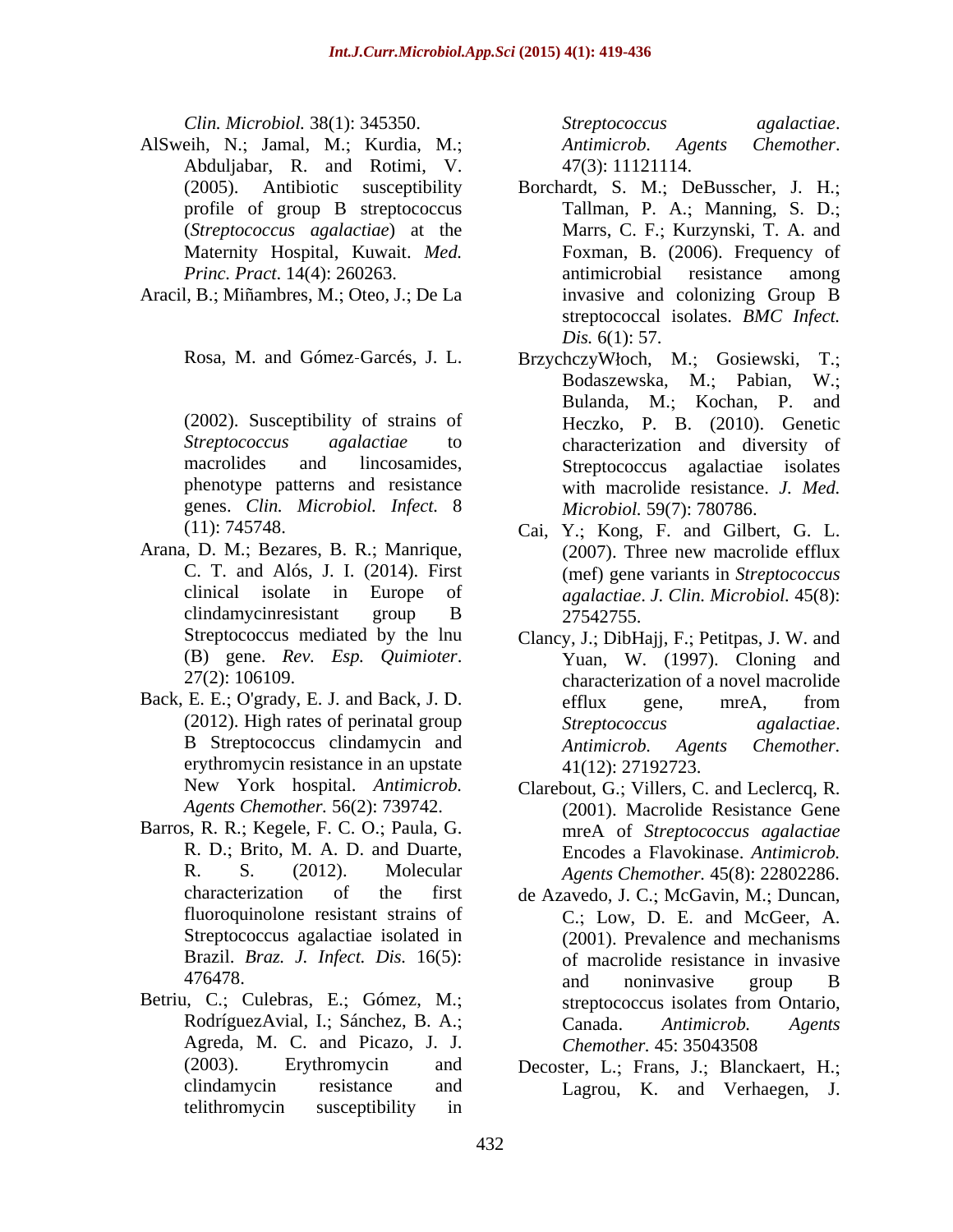- Decoster, L.; Frans, J.; Blanckaert, H.; Lagrou, K. and Verhaegen, J. (2005). Antimicrobial susceptibility
- Del Grosso, M.; d'Abusco, A. S.; Iannelli, containing mef (E) in Streptococcus pneumoniae. *Antimicrob. Agents Chemother.* 48(6): 20372020
- Del Grosso, M.; d'Abusco, A. S.; Iannelli, F.; Pozzi, G.and Pantosti, A. (2004). Tn2009, a Tn916like element containing mef (E) in Streptococcus pneumoniae. *Antimicrob. Agents*
- High rates of erythromycin and
- Emaeini, M.; misrsaehian, A.; Beigvierdi, 44444446. R.; Fooladi, A. A. I.; Asadi, F.; Jabalameli, F., and Ilam, I. (2014). High Incidence of Macrolide and Tehran, Iran. *MAEDICA a Journal*
- Streptococcus agalactiae in a large antimicrobial susceptibility, serotype distribution, and clonal analysis of *Microbial Drug Resistance*. *10*(1),
- (2005). Antimicrobial susceptibility Fitoussi, F.; Loukil, C.; Gros, I.; Clermont, of group B streptococci collected in C.; Mariani, P.; Bonacorsi, S.and two Belgian hospitals. *ACTA Clin.* Bingen, E. (2001). Mechanisms of *Belg.* 60(4): 180184. macrolide resistance in clinical group B streptococci isolated in France. Antimicrobial agents and chemotherapy, 45(6), 18891891.
- of group B streptococci collected in Florindo, C.; Viegas, S.; Paulino, A.; two Belgian hospitals. *ACTA Clin.* Rodrigues, E.; Gomes, J. P.and *Belg.* 60(4): 180184. Borrego, M. J. (2010). Molecular F.; Pozzi, G.and Pantosti, A. (2004). Susceptibility profiles in Tn2009, a Tn916like element Streptococcus agalactiae colonizing characterization and antimicrobial susceptibility profiles in strains: association of erythromycin

resistance with subtype III-1 genetic

clone family. *Clinical Microbiology and Infection*. *16*(9). 14581463.

- *Chemother.* 48(6): 20372020 **Fluegge, K.; Supper, S.; Siedler, A. and** DiPersio, L. P. and DiPersio, J. R. (2006). Berner, R. (2004). Antibiotic clindamycin resistance among OBGYN isolates of group B in a 2year nationwide surveillance Streptococcus. *Diagn. microbial.* study in Germany. *Antimicrobial Infect. Dis.* 54: 7982 *agents and chemotherapy*. *48*(11), Berner, R. (2004). Antibiotic susceptibility in neonatal invasive isolates of Streptococcus agalactiae in a 2year nationwide surveillance 44444446.
	- Tetracycline Resistance among Antimicrobial resistance in group B Streptococcus Agalactiae Strains streptococcus: the Australian Isolated from Clinical Samples in experience. Journal of medical Garland, S. M.; Cottrill, E.; Markowski, L.; Pearce, C.; Clifford, V.; Ndisang, D. and Daley, A. J. (2011). streptococcus: the Australian experience. *Journal of medical microbiology*.*60*(2), 230235.
- of Clinical Medicine. 9(2), 157161. **Gherardi, G.; Imperi, M.; Baldassarri, L.**; FigueiraCoelho, J.; Ramirez, M.; Salgado, Pataracchia, M.; Alfarone, G.; M. J.and MeloCristino, J. (2004). Recchia, S. and Creti, R. (2007).<br>Strentococcus agalactiae in a large Molecular epidemiology and Portuguese teaching hospital: distribution of serotypes, surface macrolideresistant isolates. *Journal of clinical microbiology*. M.; Alfarone, Recchia, S. and Creti, R. (2007). Molecular epidemiology and proteins, and antibiotic resistance among group B streptococci in Italy. *45*(9), 29092916.
	- 3136. **Gherardi, G.; Imperi, M.; Baldassarri, L.;** Pataracchia, M.; Alfarone, G.;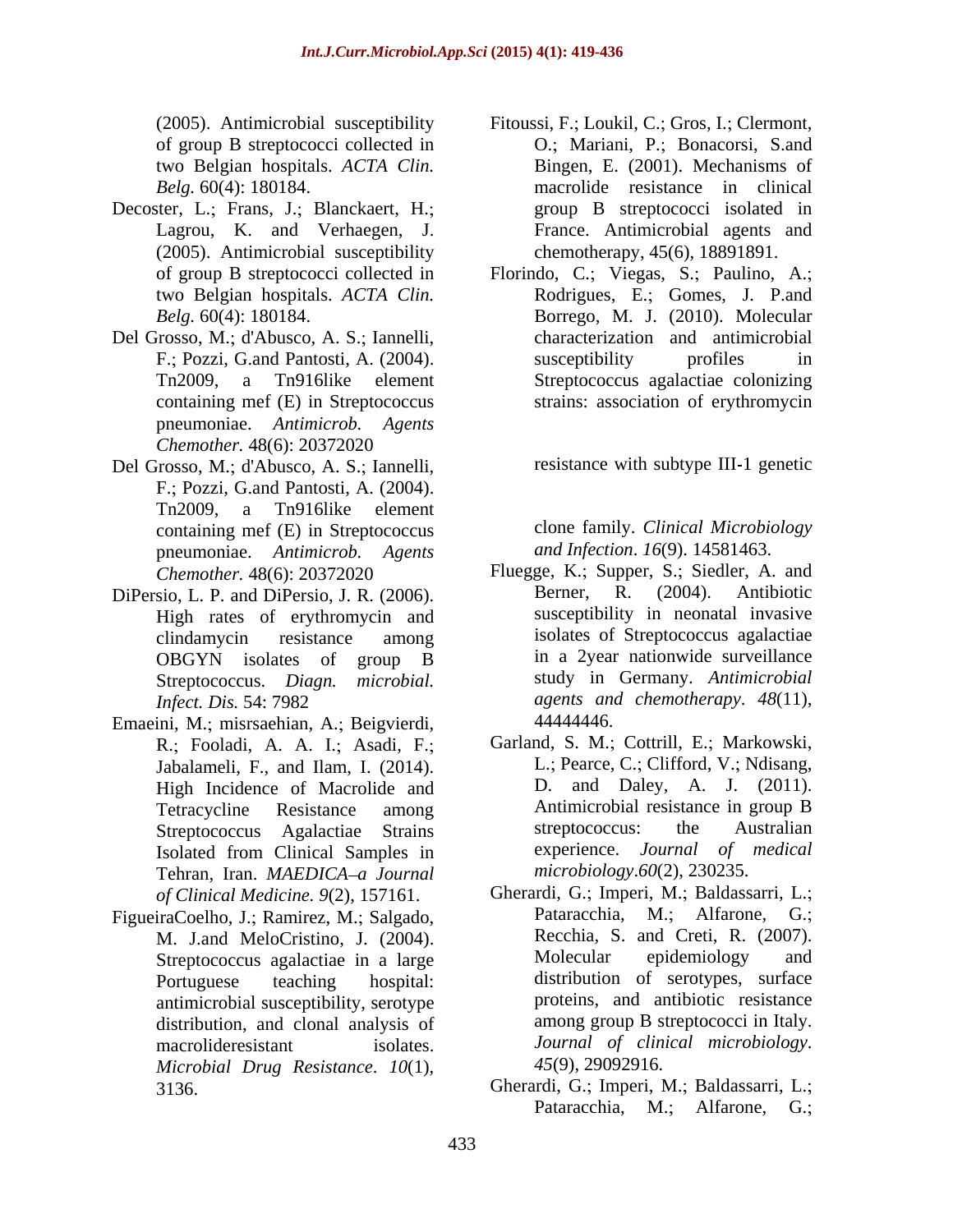Recchia, S. and Creti, R. (2007). Application. *International Journal of* **August** 2007. Molecular epidemiology and *Biomedical Research*, 2(1), 8197. *Journal of clinical microbiology*.

- Heelan, J. S.; Hasenbein, M. E. and McAdam, A. J. (2004). Resistance
- Hraoui, M.; Boubaker, I. B. B.; Rachdi, Streptococcus agalactiae isolated in 22452254.
- Hraoui, M.; Boubaker, I. B. B.; Rachdi, *microbiology*. *61(8*), 11091113.
- agalactiae in Taiwan. *Antimicrobial*
- Hsueh ; P. R.; Teng, L. J.; Lee, L. N.; Ho, S. W.; Yang, P. C. and Luh, K. T.
- Joshi, M. and Deshpande, J. D. (2011).

- distribution of serotypes, surface Kim, C. H.; Khan, M.; Morin, D. E.; proteins, and antibiotic resistance Hurley, W. L.; Tripathy, D. N.; among group B streptococci in Italy. Kehrli Jr, M. and Kakoma, I. (2001). *45*(9),29092916. detection of Staphylococcus aureus Optimization of the PCR for nuc gene in bovine milk. *Journal of dairy science*, *84*(1), 7483.
- of group B streptococcus to selected Krishnaveni, N.; Isloor, S. K.; Hegde, R.; antibiotics, including erythromycin Suryanarayanan, V. V. S.; Rathnma, and clindamycin.*Journal of clinical microbiology. 42*(3), 12631264. Sundareshan, S. (2014). Rapid M.; Slim, A. and Redjeb, S. B. genes in Streptococcal isolates from (2012). Macrolide and tetracycline bovine mastitis.*African Journal of* resistance in clinical strains of *Microbiology Research*, 8(22), D.; Veeregowda, B. M.; detection of virulence associated genes in Streptococcal isolates from *Microbiology Research*, *8*(22), 22452254.
- Tunisia. *Journal of medical* Lambiase, A.; Agangi, A.; Del Pezzo, M.; *microbiology.* 61(8), 11091113. **Quaglia, F.; Testa, A.; Rossano, F.** M.; Slim, A. and Redjeb, S. B. Tesistance to macrolides and (2012). Macrolide and tetracycline clindamycin by group B resistance in clinical strains of Streptococcus agalactiae isolated in pregnant and nonpregnant women. Tunisia. *Journal of medical Infectious diseases in obstetrics and* and Catania, M. R. (2012). In vitro resistance to macrolides and clindamycin by group B Streptococcus isolated from *gynecology*, *2012.*
- Hsueh ; P. R.; Teng, L. J.; Lee, L. N.; Ho, Leclercq, R. (2002). Mechanisms of S. W.; Yang, P. C. and Luh, K. T. The resistance to macrolides and (2001). High incidence of lincosamides: nature of the erythromycin resistance among resistance elements and their clinical clinical isolates of Streptococcus implications. Clinical Infectious resistance to macrolides and lincosamides: nature of the implications. *Clinical Infectious Diseases*, 34(4), 482492.
	- *agents and chemotherapy*, *45*(11), Liddy, H. and Holliman, R. (2002). Group 32053208. B Streptococcus highly resistant to gentamicin. *Journal of Antimicrobial Chemotherapy*.*50* (1), 142143.
	- (2001). High incidence of Lin, F. Y. C.; Brenner, R. A.; Johnson, Y. erythromycin resistance among R.;Azimi, P. H.; Philips III, J. B., clinical isolates of Streptococcus Regan; J. A. and Clemens; J. D. agalactiae in Taiwan. *Antimicrobial agents and chemotherapy*, *45*(11), 32053208. chemoprophylaxis for the prevention Polymerase Chain Reaction: streptococcal disease. American Methods, Principles and *journal of obstetrics and* (2001). The effectiveness of riskbased intrapartum of earlyonset neonatal group B streptococcal disease. *American journal of obstetrics and*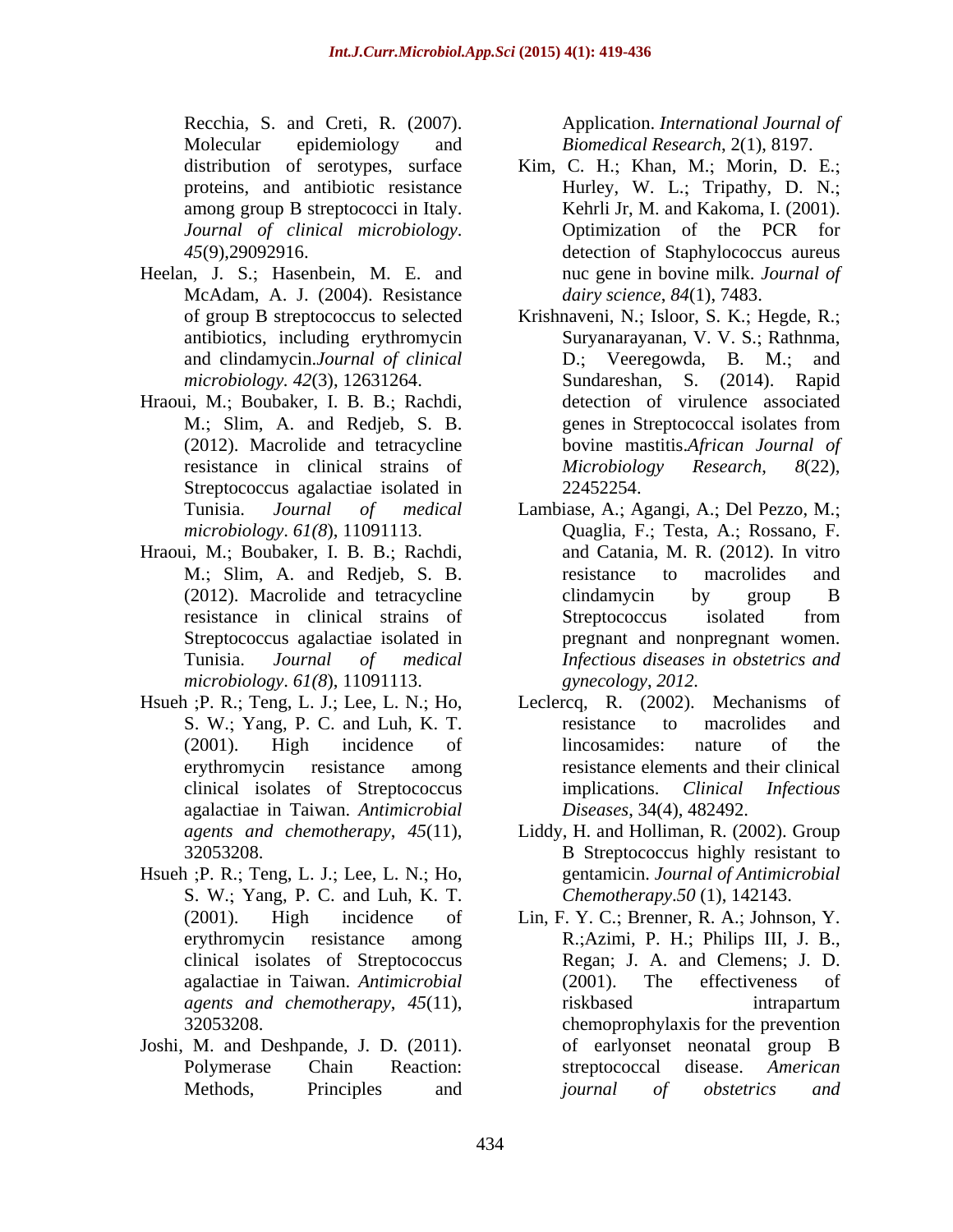- Lin, F. Y.; Azimi, P. H.; Weisman, L. E.;<br>Philips, J. B.; Regan, J.; Clark, P.,
- Lin, F. Y.; Azimi, P. H.; Weisman, L. E.; Philips, J. B.; Regan, J.; Clark, P., 180221.
- Marimón, J. M.; Valiente, A.; Ercibengoa, Portillo, A.; Lantero, M.; Olarte, I.; Erythromycin resistance and genetic *chemotherapy*. *49*(12), 50695074. Katayama, K.; Yamamoto, G.;
- Nakamura, P. A.; Schuab, R. B. B.; Neves, F. P.; Pereira, C. F.; de Paula, G. resistant isolates of Streptococcus
- A., and Strom, M. S. (2003).

*gynecology*.*184*(6), 12041210. *Journal of clinical microbiology*, *41*(1), 442446.

- Philips, J. B.; Regan, J.; Clark, P., Nizet, V. I. C. T. O. R.; Ferrieri, P. A. T. Rhoads, G. G.; Clemens, J.; R. I. C. I. A. and Rubens, C. E. Troendle, J. and other authors (2000). Molecular pathogenesis of (2000). Antibiotic susceptibility group B streptococcal disease in profiles for group B streptococci newborns.*Streptococcal infections:* isolated from neonates, 19951998. clinical aspects, microbiology and Clin Infect Dis 31, 76–79. The *molecular* pathogenesis. Oxford *clinical aspects, microbiology and molecular pathogenesis. Oxford University Press, New York, NY.* 180221.
- Rhoads, G. G.; Clemens, J.; Panda, B.; Iruretagoyena, I.; Stiller, R. and Troendle, J. and other authors Panda, A. (2009). Antibiotic (2000). Antibiotic susceptibility resistance and penicillin tolerance in profiles for group B streptococci anovaginal group B streptococci. isolated from neonates, 19951998. *Journal of MaternalFetal and* Clin Infect Dis 31, 76 79. *Neonatal Medicin*e, 22(2), 111114. Panda, A. (2009). Antibiotic *Journal of MaternalFetal and*
- M. GarcíaArenzana, J. M. and RuizLarrea, F. and Torres, C. PérezTrallero, E. (2005). (2001). MLS resistance phenotypes elements carrying macrolide efflux group B, C and G genes in Streptococcus agalactiae. Streptococcusisolates in La Rioja, *Antimicrobial agents and* Spain. *Journal of antimicrobial* and mechanisms in Bhaemolytic group B, C and G *chemotherapy. 47*(1). 115116.
- 44. Matsubara, K.; Nishiyama, Y.; Poulsen, S. M.; Kofoed, C. and Vester, B. Sugiyama, M.; Murai, T. and Baba, peptidyl transferase reaction by the K. (2001). Change of antimicrobial mycarose moiety of the antibiotics susceptibility of group B carbomycin, spiramycin and tylosin. streptococci over 15 years in Japan. *Journal of molecular biology. Journal of Antimicrobial* (2000). Inhibition of the ribosomal carbomycin, spiramycin and tylosin. *304*(3), 471481.
- *Chemotherapy*, 48(4), 579582. Rachdi, M.; Boutibaben Boubaker, I.; R.and Barros, R. R. (2011). Antimicrobial resistance profiles and Streptococcus agalactiae in Tunisia. genetic characterisation of macrolide *Archives de l'Institut Pasteur de* Hraoui, M. and Ben, R. S. (2009). High rates of macrolide resistance among clinical isolates of *Tunis*. *87* (12), 3542.
- agalactiae.*Memórias do Instituto* Rajagopal, L. (2009). Understanding the *Oswaldo Cruz*. *106*(2), 119122. regulation of Group B Streptococcal Nilsson, W. B.; Paranjype, R. N.; DePaola, virulence factors. Future Microbial. virulence factors. *Future Microbial*. 4(2): 201 221.
	- Sequence polymorphism of the 16S Rantala, M. (2009). Antimicrobial rRNA gene of Vibrio vulnificus is a possible indicator of strain virulence. pneumoniae in Finland with specialRantala, M. (2009). Antimicrobial resistance in Streptococcus